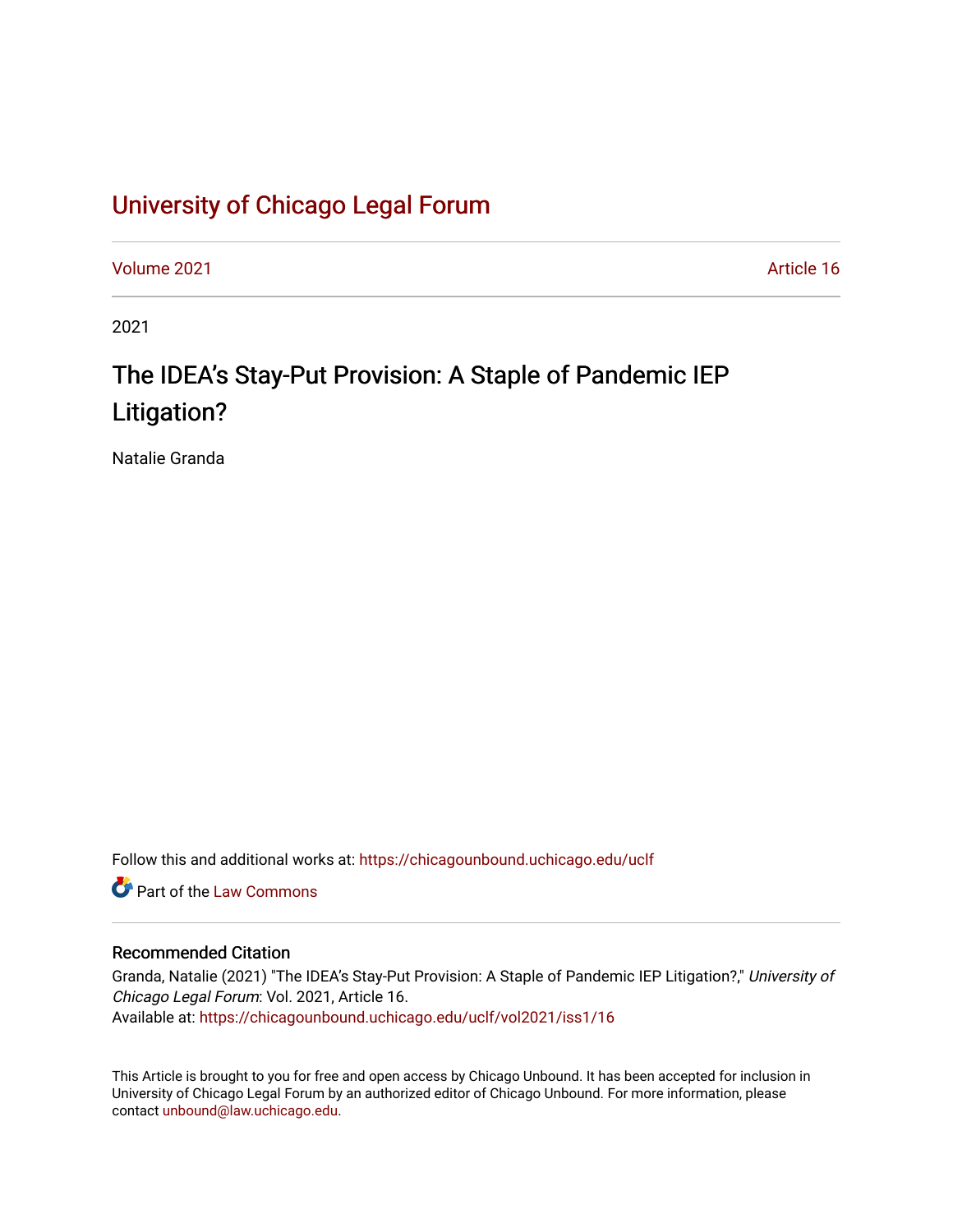### **The IDEA's Stay-Put Provision: A Staple of Pandemic IEP Litigation?**

*Natalie Granda*†

#### I. INTRODUCTION

School closures in the wake of COVID-19 have caused major disruptions in the lives of our nation's students.<sup>1</sup> Following the widespread closures of schools in March of 2020, concerns for students have ranged widely, from social and emotional development, to physical and nutritional wellbeing, to academic progress and achievement.2 Students with disabilities are significantly and disproportionately affected by the closures, as they often rely upon school-based services crucial to their academic progress.3 Students with physical or mental disabilities, for example, face significant—if not insurmountable—difficulties in adapting to remote instruction.4 These problems are only exacerbated in cases where the student with disabilities lacks access to the technology required for successful distance learning.5

Despite the challenges that the COVID-19 pandemic presents for students requiring special educational services, the Individuals with Disabilities Education Act<sup>6</sup> ("the IDEA" or "the Act") maintains the

<sup>†</sup> B.A., University of Miami, 2018; J.D. Candidate, The University of Chicago Law School, 2022. Many thanks to Professor Emily Buss and the members of *The University of Chicago Legal Forum* for their support and guidance throughout the Comment writing process.

<sup>1</sup> *See* Betheny Gross & Alice Opalka, *Too Many Schools Leave Learning to Chance During the Pandemic*, CTR. FOR REINVENTING PUB. EDUC. (June 2020), https://www.crpe.org/sites/default/files/final\_national\_sample\_brief\_2020.pdf [https://perma.cc/LS6Z-EPPA].

<sup>2</sup> *See The Importance of Reopening America's Schools This Fall*, CTRS. FOR DISEASE CONTROL & PREVENTION (updated July 23, 2020), http://ww11.doh.state.fl.us/comm/\_partners /covid19\_school\_resources\_links/the\_importance\_of\_reopening\_americas\_schools\_this\_fall\_cdc.pdf [https://perma.cc/N9HE-ETCF].

<sup>3</sup> *See id.*

<sup>4</sup> *See id.* ("For children with intellectual or physical disabilities, nearly all therapies and services are received through schools. These vital services are difficult to provide through distance learning models. As a result, more children with disabilities have received few to no services while schools have been closed.").

<sup>5</sup> *See id.*

 $6$  20 U.S.C. §§ 1400-82.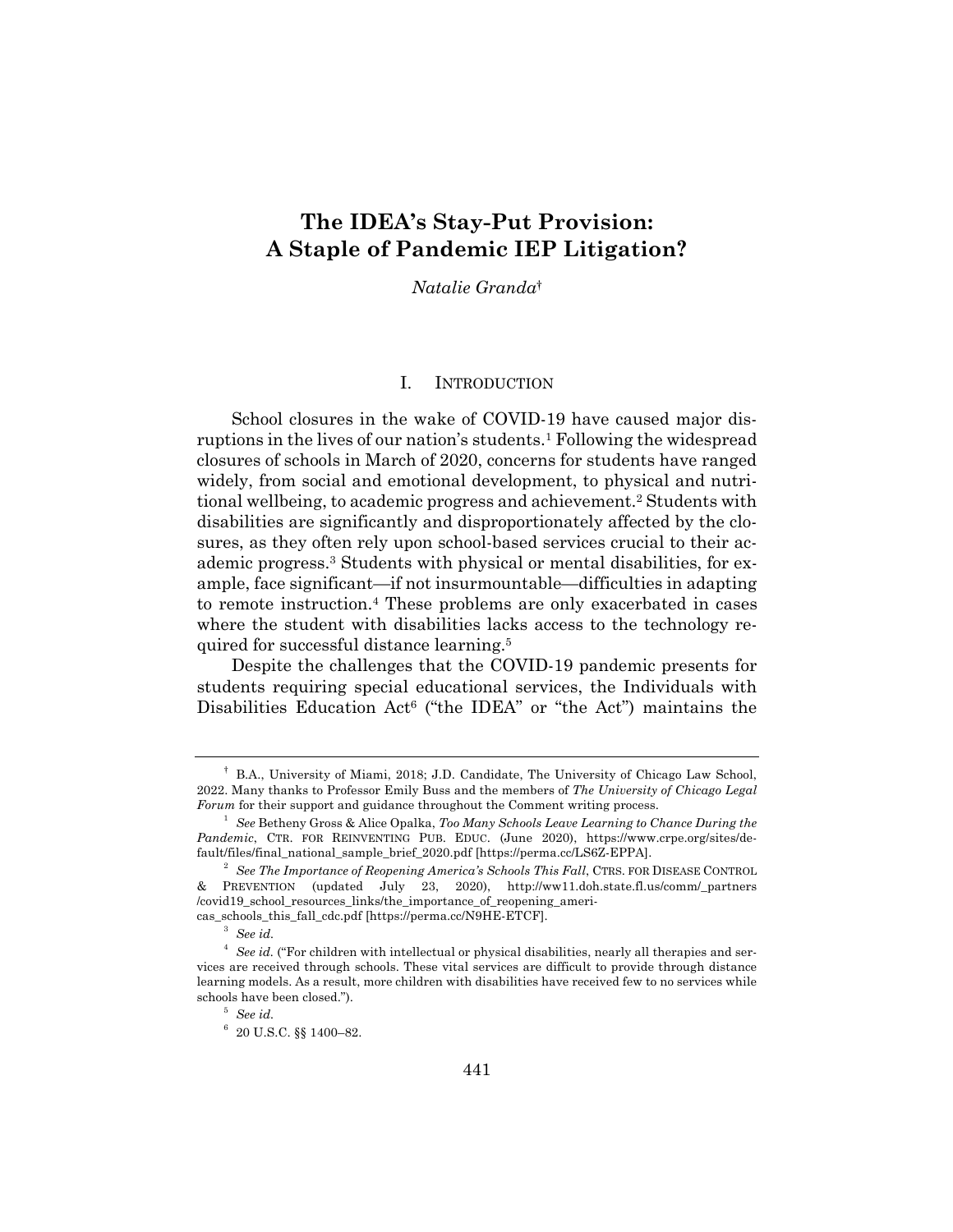right of students with disabilities to obtain a "free appropriate public education" (FAPE).<sup>7</sup> Congress first guaranteed access to public education for children with certain disabilities through the Education for All Handicapped Children Act of 1975.8 Today, that Act is known as the IDEA.9 Finding that "[d]isability is a natural part of the human experience and in no way diminishes the right of individuals to participate in or contribute to society," Congress designed the IDEA to address nationwide failures to provide appropriate educational services to millions of children with disabilities across the country.10

One procedural safeguard the IDEA provides students with is the so-called "stay-put provision" found in  $\S 1415(j)$  of the Act.<sup>11</sup> This provision safeguards the student's right to remain in her "then-current educational placement" during the pendency of administrative and court proceedings related to alleged IDEA violations.12 But courts have split on whether the stay-put provision applies if the student's "then-current educational placement" becomes unavailable.13 While some courts hold that under such circumstances, the educational agency is required to provide a comparable alternative educational placement,<sup>14</sup> others hold that no such affirmative obligation exists under the stay-put provision.15 Under the latter approach, once a student's then-current placement is no longer functionally available, the object of the stay-put order is considered to no longer exist, and any alternative placement would be considered a change in the status-quo.<sup>16</sup>

This circuit split is more than a dispute over interpretation of the IDEA's provisions. Its resolution could either help or hamper students with disabilities at a time when stability is most crucial to them. The uncertainty inherent in the context of a novel pandemic only heightens this need for stability. To resolve the circuit split on the stay-put provision, courts must acknowledge the purposes underlying the IDEA. Oth-

<sup>13</sup> *Compare* Wagner v. Bd. of Educ. of Montgomery Cnty., 335 F.3d 297, 301 (4th Cir. 2003) *with* Knight by Knight v. District of Columbia, 877 F.2d 1025, 1028 (D.C. Cir. 1989).

<sup>7</sup> *See generally id.*

 $^8\,$  Pub. L. No. 94-142, 89 Stat. 773 (codified as amended throughout 20 U.S.C. §§ 1405–20).

<sup>9</sup> 20 U.S.C. §§ 1400–82.

 $10$  *Id.* § 1400(c)(1).

<sup>11</sup> *See id.* at § 1415(j).

<sup>12</sup> *See* 20 U.S.C. § 1415(j); *see also* 34 C.F.R. § 300.518(a) ("Except as provided in § 300.533, during the pendency of any administrative or judicial proceeding regarding a due process complaint notice requesting a due process hearing under § 300.507, unless the State or local agency and the parents of the child agree otherwise, the child involved in the complaint must remain in his or her current educational placement.").

<sup>14</sup> *See, e.g.*, *Knight*, 877 F.2d at 1028.

<sup>15</sup> *See, e.g.*, *Wagner*, 335 F.3d at 301.

<sup>16</sup> *See id.* at 301–02.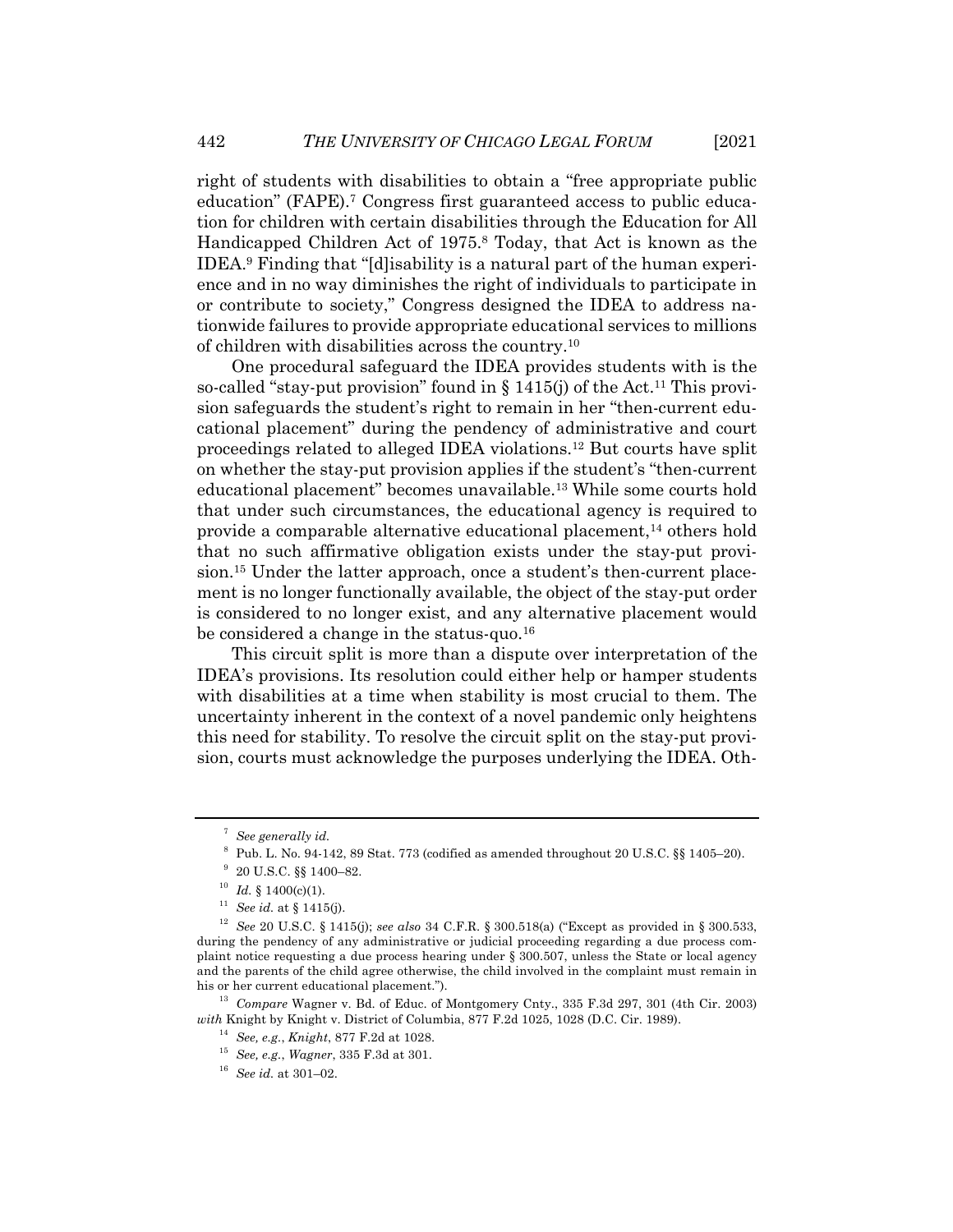erwise, challenging or unprecedented circumstances would give educational authorities a ready-made excuse to deprive students of the services they are entitled to.

This Comment will explain the relevance of the stay-put provision in the pandemic context, with particular emphasis on addressing claims that the pandemic has rendered a student's then-current educational placement unavailable. Part II discusses the IDEA, its status during the COVID-19 pandemic, and its stay-put provision. Part III explains the rationales underlying courts' diverging interpretations of stay-put in contexts where an educational placement becomes unavailable. To resolve the circuit split, Part IV argues in favor of an affirmative-obligation approach. This approach not only provides students with muchneeded stability but also provides educational agencies with the flexibility they require as they adjust their policies and practices to the realities of a global pandemic.

#### II. THE IDEA AND ITS STAY-PUT PROVISION

This Part discusses the IDEA, including its substantive and procedural provisions. It details the Supreme Court's FAPE jurisprudence, then explains the IDEA's dispute resolution procedures, including its "stay-put" provision, which could prove particularly valuable to students and schools alike during a pandemic. It concludes by reviewing the Department of Education's (DOE) guidance on the Act's status within the context of the COVID-19 pandemic.

#### A. The Individuals with Disabilities Education Act

The IDEA provides federal funds to states that agree to ensure children with qualifying disabilities have access to a free appropriate public education (FAPE).17 To that end, schools must provide each child with a disability a written statement that includes: the child's current levels of academic achievement and performance; measurable academic and functional goals for the year; a description of how progress will be measured; and a description of the special education and related services with which the child will be provided.<sup>18</sup> This written statement is the student's "individualized education program" (IEP).19 It is prepared by the child's "IEP team," comprised of the child's parents, teachers, and at least one local school official.20 The educational services provided are

<sup>17</sup> *See* 20 U.S.C. § 1400(d).

<sup>18</sup> *See id.* at § 1414(d)(1)(A)(i).

<sup>19</sup> *Id.*

<sup>&</sup>lt;sup>20</sup> *Id.* at § 1414(d)(1)(B)(i)–(v).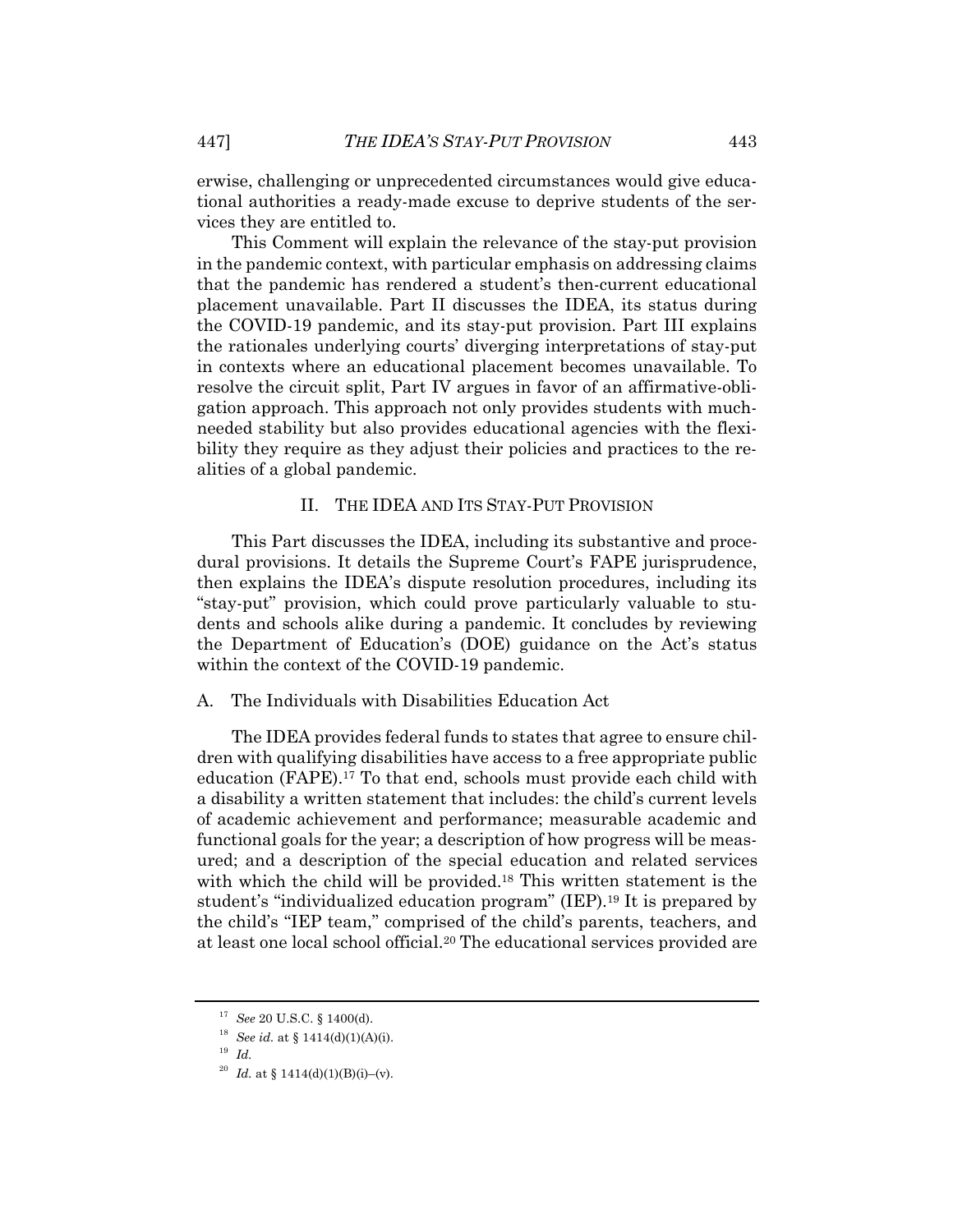intended to allow the student to make appropriate progress toward attaining their IEP's annual goals.21

The IDEA also demands that a student's FAPE be executed in what the Act calls the "least restrictive environment."22 This means that, "[t]o the maximum extent appropriate, children with disabilities . . . are [to be] educated with children who are not disabled."<sup>23</sup> Only if the child's disability is of such nature or severity that participation in regular classes "cannot be achieved satisfactorily" should the student be removed from the general educational environment and placed in special classes or separate schooling.24 The least restrictive environment requirement reflects the IDEA's presumption that, for most students, a FAPE involves placement in general education classrooms and grade-level advancement.<sup>25</sup>

#### 1. Free appropriate public education

While the Act delineates the precise content requirements for IEPs, it does not offer much specificity regarding what constitutes a FAPE.26 Instead, the precise understanding of an adequate FAPE has been left to the courts. The Supreme Court first took up the issue of defining "free appropriate public education" in *Board of Education of the Hendrick Hudson Central School District v. Rowley*. <sup>27</sup> In *Rowley*, the Court rejected the notion that the IDEA requires schools to provide educational services necessary to maximize the potential of the handicapped child in a way "commensurate with the opportunity provided other [nonhandicapped] children."28 The Court instead held the Act's FAPE guarantee implicitly required "that the education . . . provided be sufficient to confer some educational benefit upon the handicapped child."29 Under this holding, then, services provided to students with disabilities need not offer potential-maximizing opportunities equal to those offered to students without disabilities. Instead, the Act guarantees only that the

<sup>28</sup> *Id.*

<sup>29</sup> *Id.* at 200.

<sup>&</sup>lt;sup>21</sup> *See id.* at § 1414(d)(1)(A)(i)(IV).

<sup>22</sup> *See id.* at § 1412(a)(5).

 $^{23}$   $Id.$  at  $\S$  1412(a)(5)(A).

<sup>24</sup> *Id.*

<sup>25</sup> *See, e.g.*, Endrew F. v. Douglas Cnty. Sch. Dist. RE-1, 137 S. Ct. 988, 1000 (2017) (citing Bd. of Educ. of Hendrick Hudson Cent. Sch. Dist. v. Rowley, 458 U.S. 176 (1982)).

<sup>26</sup> *See* 20 U.S.C. § 1400(d)(1)(A) (describing the free and public education as tailored to the child's unique needs and designed to "prepare them for further education, employment, and independent living"); *see also Rowley*, 458 U.S. at 189 ("Noticeably absent from the language of the statute is any substantive standard prescribing the level of education to be accorded handicapped children.").

 $^{27}\,$  458 U.S. 176 (1982).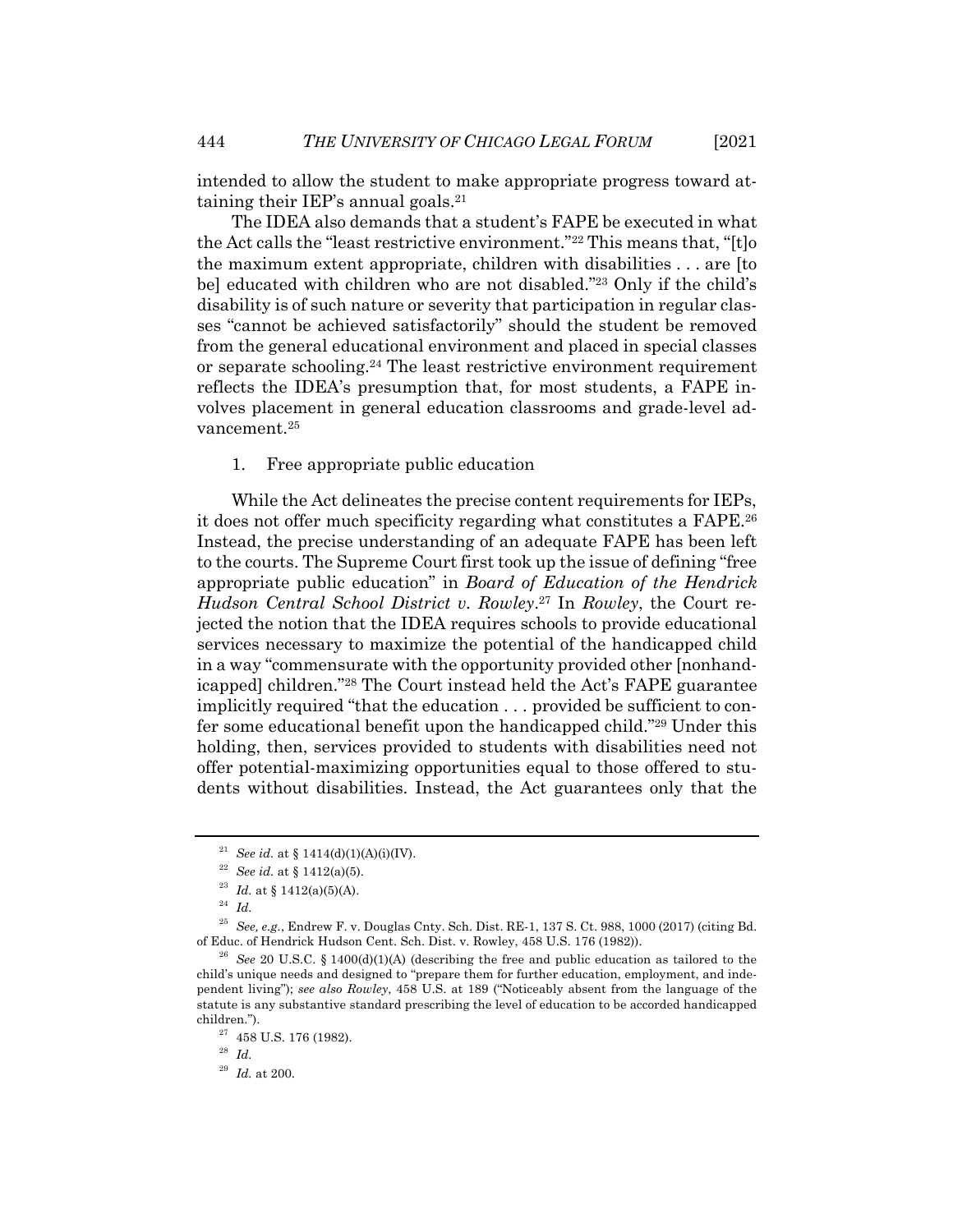school provides an education that offers the child some educational benefit.

States thus satisfy FAPE requirements when they (1) "compl[y] with the procedures set forth in the Act" and (2) provide an IEP "reasonably calculated to enable the child to receive educational benefits" from their personalized instruction and support services.30 In short, FAPE requirements would only be violated in cases of IDEA procedural violations or if the IEP was not adequately designed to provide the student with some educational benefit. Acknowledging the wide spectrum of disabilities that the Act embraces—and thus the wide spectrum of obtainable benefits for children with disabilities—the *Rowley* Court made clear it was not establishing "any one test for determining the adequacy of educational benefits conferred upon all children covered by the Act."31

Over three decades later, the Court took up the issue of defining that test with its decision in *Endrew F. v. Douglas County School District RE-1*. <sup>32</sup> In *Endrew F.*, the Court held that the IDEA imposes a substantive obligation on schools to offer IEPs "reasonably calculated to enable a child to make progress appropriate in light of the child's circumstances."33 Reasoning that an IEP entails a "prospective judgment by school officials," informed by both their expertise and the input of the child's parents, the Court found that the appropriate question is not whether a court deems the IEP at issue *ideal*, but rather whether that IEP is *reasonable*.34 Thus, an IEP need not maximize the student's academic potential. Rather, it is sufficient if it is reasonably designed, based on the child's circumstances, to enable her academic progress.

The Court indeed emphasized the IDEA's "focus on the particular child" and her progress.35 What that progress looks like, the Court noted, will depend on the child's circumstances.36 In cases where the student with disabilities receives her education in a regular classroom—the Act's preference whenever possible<sup>37</sup>—the child's progress is

<sup>30</sup> *Id.* at 203, 206–07 ("If these requirements are met, the State has complied with the obligations imposed by Congress and the courts can require no more.").

 $^{31}\,$   $Id.\,$  at 202.

 $^{32}\,$  137 S. Ct. 988 (2017).

<sup>33</sup> *Id.* at 999.

<sup>34</sup> *Id.*

<sup>&</sup>lt;sup>35</sup> *Id.* ("A substantive standard not focused on student progress would do little to remedy the pervasive and tragic academic stagnation that prompted Congress to act.").

<sup>36</sup> *See id.*

<sup>&</sup>lt;sup>37</sup> See 20 U.S.C § 1412(a)(5)(A) ("To the maximum extent appropriate, children with disabilities . . . are [to be] educated with children who are not disabled, and special classes, separate schooling, or other removal of children with disabilities from the regular educational environment occurs only when the nature or severity of the disability of a child is such that education in regular classes with the use of supplementary aids and services cannot be achieved satisfactorily.").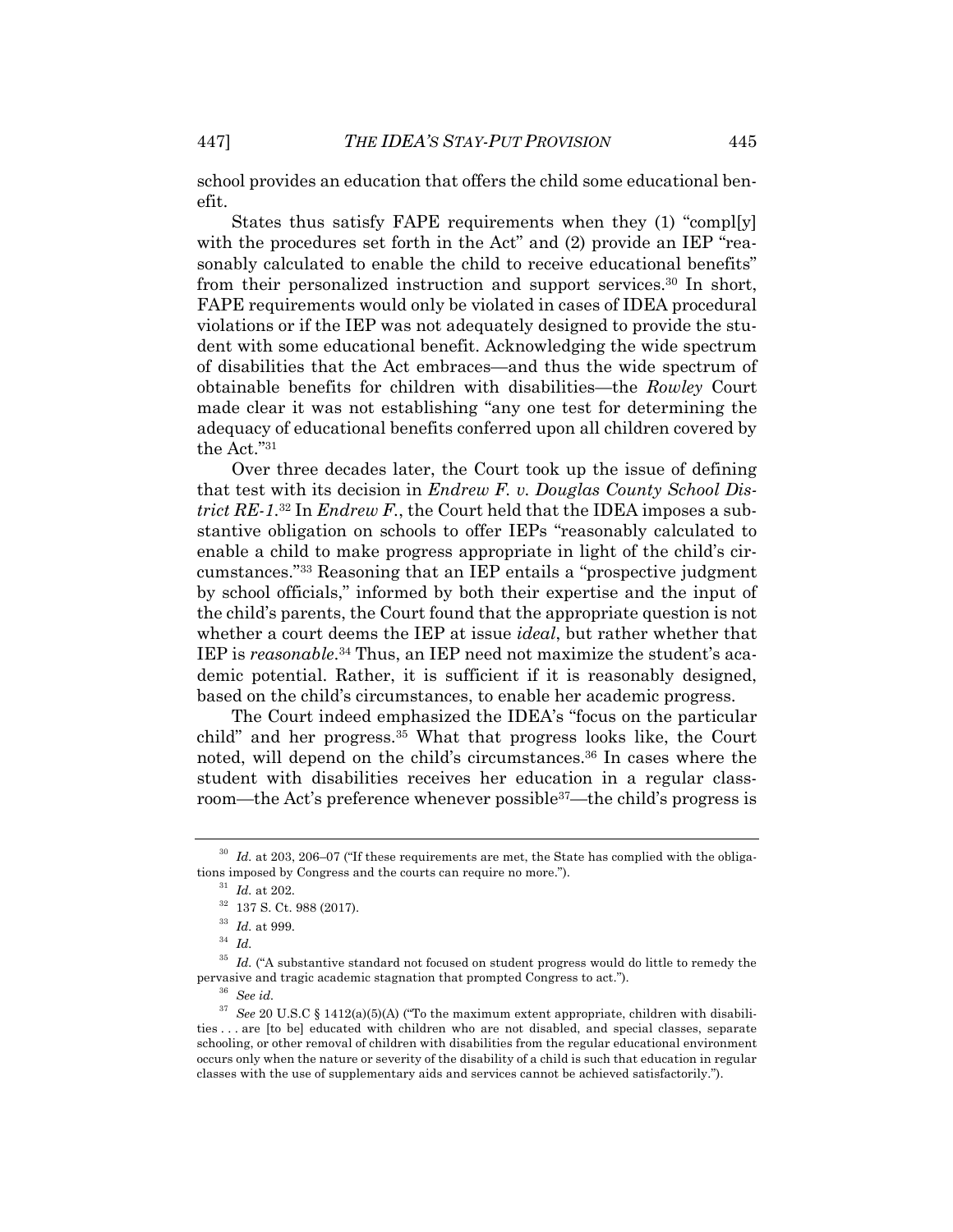measurable via regular examinations, grades, and advancement from grade to grade.38 For most students, a FAPE involves such integration into the general education curriculum and classrooms.39 This was indeed the case for the plaintiff in *Rowley*, giving the Court "no need to provide concrete guidance with respect to a child who is not fully integrated in the regular classroom and not able to achieve on grade level."40

*Endrew F.* presented an opportunity for the Court to offer guidance for those cases in which general-curriculum, grade-level advancement is *not* a reasonable prospect for the student. Without elaborating thoroughly upon what appropriate progress will look like in any particular case, the Court concluded that a student's IEP "must be appropriately ambitious in light of his circumstances," such that the child has the opportunity "to meet challenging objectives."41 The Court made clear that, despite its decision not to hand down a bright-line rule,<sup>42</sup> the substantive standard it established "is markedly more demanding than the 'merely more than *de minimis*' test" the Tenth Circuit had applied be $low.<sup>43</sup>$ 

*Endrew F.*'s rejection of a "merely more than *de minimis*" standard signaled a departure from the language in *Rowley*, which suggested only "some educational benefit" was required.44 The Court warned, however, that the standard it established was not to be mistaken for "an invitation to the courts to substitute their own notions of sound educational policy for those of the school authorities which they review."45 In this, the Court recognized that IEP's are prospective in nature and are informed by the expertise of school officials and the input of parents.46 As such, courts are not to import their retrospective judgments about an IEP's adequacy. Instead, given educational authorities' expertise, courts must exercise deference in assessing an IEP's adequacy and the progress it is calculated to achieve.47

<sup>38</sup> *See Endrew F.*, 137 S. Ct. at 999.

<sup>39</sup> *See id.* at 1000.

<sup>40</sup> *Id.*

<sup>41</sup> *Id.*

<sup>42</sup> *See id.* at 1001 (quoting Bd. of Educ. of Hendrick Hudson Cent. Sch. Dist. v. Rowley, 458 U.S. 176, 206 (1982)) ("We will not attempt to elaborate on what 'appropriate' progress will look like from case to case . . . . This absence of a bright-line rule, however, should not be mistaken for 'an invitation to the courts to substitute their own notions of sound educational policy for those of the school authorities which they review.'").

<sup>43</sup> *Endrew F.*, 137 S. Ct. at 1000–01 ("[A] student offered an educational program providing 'merely more than *de minimis*' progress from year to year can hardly be said to have been offered an education at all.").

<sup>44</sup> See *Rowley*, 458 U.S. at 200.

<sup>45</sup> *Endrew F.*, 137 S. Ct. at 1001 (quoting *Rowley*, 458 U.S. at 206).

<sup>46</sup> *Id.* at 999.

<sup>47</sup> *See id.* at 1001–02.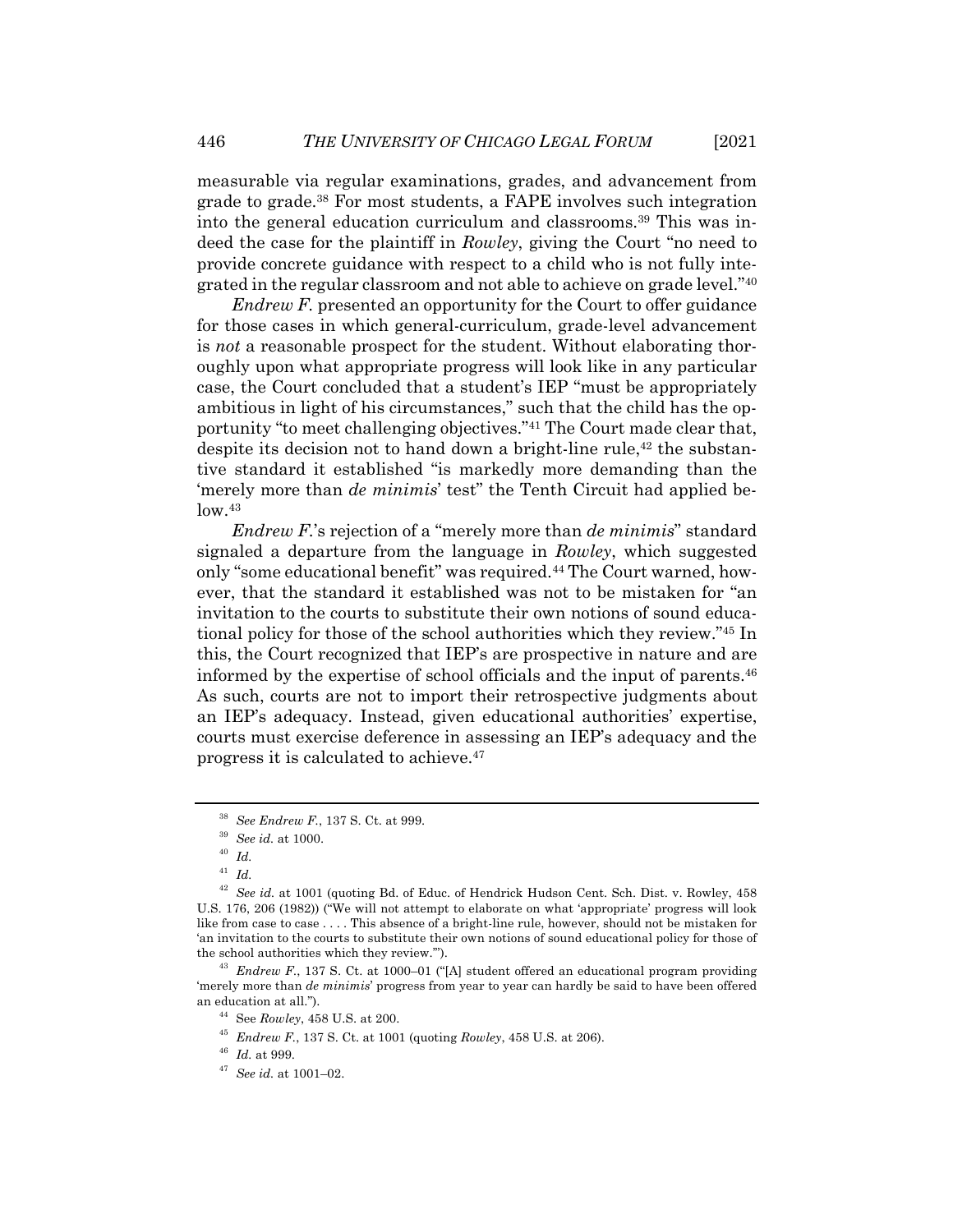#### 2. IEP dispute resolution

Given the collaborative and fact-intensive nature of an IEP's formulation, education providers and parents sometimes disagree on an IEP's contents. As such, the IDEA sets forth dispute resolution procedures for parents seeking to challenge "any matter relating to the identification, evaluation, or educational placement of the child, or the provision of a free and public education to such child."48 Parents and relevant members of the IEP team may opt to resolve the disagreement via mediation.49 They may also have an opportunity for an "impartial due process hearing" before either the state or the local educational agency, as determined by the state educational agency or by state law.50 The opportunity for this due process hearing arises only if the parties fail to reach an agreement and settle the dispute through what the Act calls a "preliminary meeting" with the local educational agency.51

If these steps fail to produce an agreement between the parties, the aggrieved party may bring a civil action in state or federal district court.52 If a student's IEP is found to be inadequate, parents may be entitled to injunctive relief, compensatory educational services, or reimbursement for expenses, like private school tuition.53 Courts have broad discretion in fashioning such remedies where IDEA violations are found.54

3. The "stay-put" provision

During the pendency of administrative and court proceedings, a student is entitled to remain in her "then-current educational place-

 $48$  20 U.S.C. § 1415(b)(6)(A).

<sup>49</sup> *See id.* at § 1415(e).

 $^{50}$  *Id.* at § 1415(f)(1)(A).

<sup>51</sup> *Id.* at § 1415(f)(1)(B)(i)–(iii); *see also id.* at § 1415(g) ("If the hearing required by subsection (f) is conducted by a local educational agency, any party aggrieved by the findings and decision rendered in such a hearing may appeal such findings and decision to the State educational agency.").

<sup>52</sup> *See id.* at § 1415(i)(2)(A) (noting that the action may be brought "without regard to the amount in controversy").

<sup>53</sup> *See* Michael Stein & Michael Waterstone, *Finding the Gaps: A Comparative Analysis of Disability Laws in the United States to the United Nations Convention on the Rights of Persons with Disabilities*, NAT'L. COUNCIL ON DISABILITY (May 12, 2008), https://ncd.gov/publications/2008 /May122008 [https://perma.cc/Q8MG-Q6PP]; *see also* 20 U.S.C. § 1415(i)(2)(C) ("In any action brought under this paragraph, the court . . . shall grant such relief as the court determines is appropriate.").

<sup>54</sup> *See* Florence Cnty. Sch. Dist. Four v. Carter, 510 U.S. 7, 16 (1993) (quoting Sch. Comm. of Burlington, Mass. v. Dep't of Educ. of Mass., 471 U.S. 359, 369, 374 (1985)) ("Under [the IDEA], 'equitable considerations are relevant in fashioning relief,' . . . and the court enjoys 'broad discretion' in so doing.").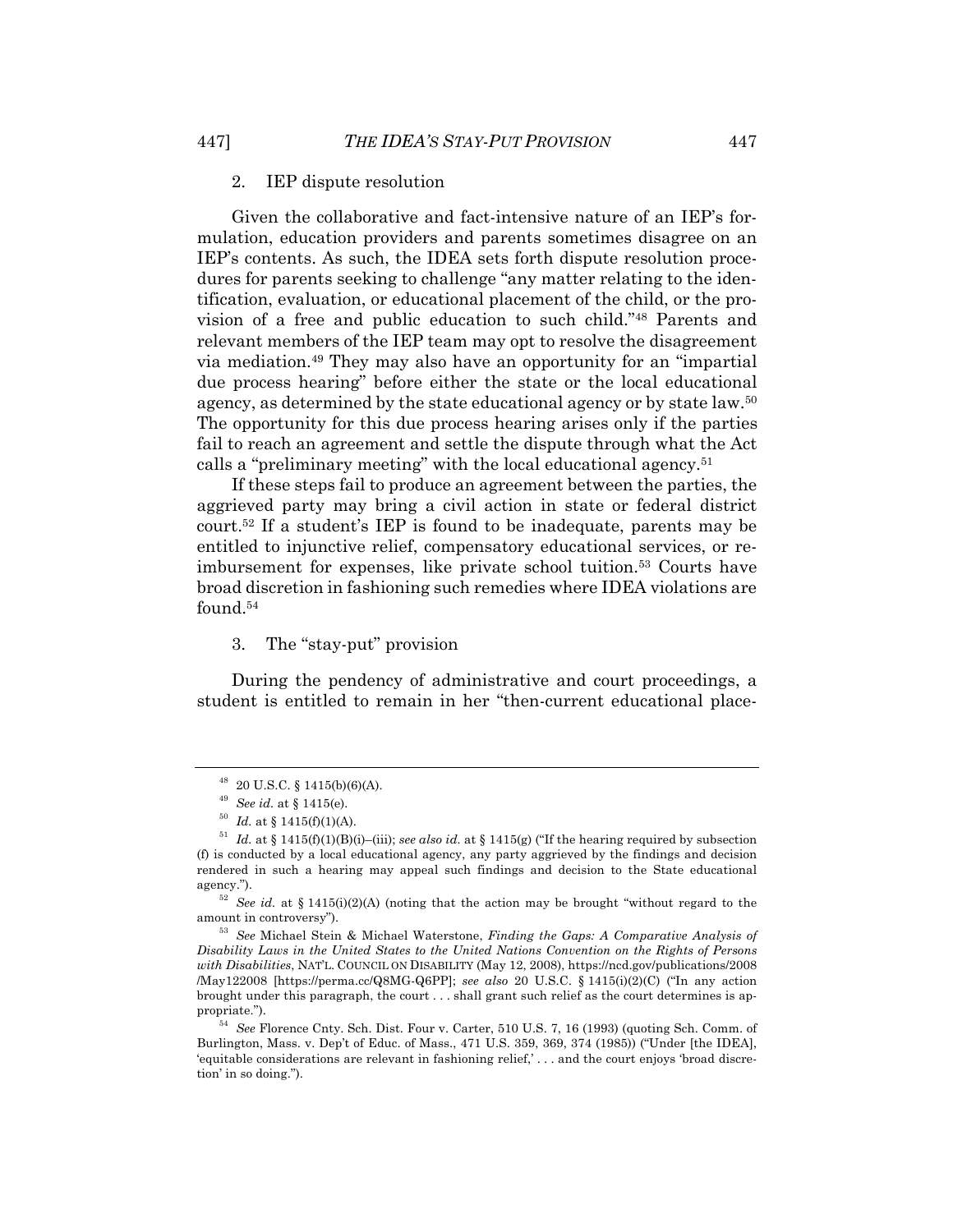ment" unless her parents and the educational agency reach an alternative agreement.55 This procedural safeguard is commonly referred to as the "stay-put" provision.56 Congress enacted the provision to prevent school authorities from unilaterally excluding students with disabilities from school, breaking the educational status quo, or taking retaliatory actions in response to complaints.57 While its historical impetus revolved largely around the removal of students demonstrating disruptive behaviors,58 this safeguard is worded and has been construed broadly, extending beyond cases of disruptive student conduct. Indeed, courts issue stay-put orders in order to maintain the educational status quo throughout the course of IEP dispute proceedings.59 The provision is intended to preserve, to the extent possible, the student's then-current placement and to prevent the impairment of their learning experience.

Complicating that goal is the fact that the IDEA fails to define the term "then-current educational placement." The term is generally understood, for purposes of the stay-put provision, as the placement described in the student's last agreed upon IEP.<sup>60</sup> Rather than denoting a particular site or service provider, however, "a child's educational placement 'falls somewhere between the physical school attended by a child and the abstract goals of a child's IEP.'"61 Successful invocation of the stay-put provision effectively serves as an automatic preliminary injunction.62 Accordingly, the party invoking the stay-put provision need not show factors typically required for injunctive relief, like irreparable

<sup>55</sup> *See* 20 U.S.C. § 1415(j); *see also* 34 C.F.R. § 300.518(a).

<sup>56</sup> *See, e.g.*, Honig v. Doe, 484 U.S. 305, 308 (1988).

<sup>57</sup> *See id.*; M.R. v. Ridley Sch. Dist., 744 F.3d 112, 118 (3d Cir. 2014); Anchorage Sch. Dist. v. M.P., 689 F.3d 1047, 1056 (9th Cir. 2012).

<sup>58</sup> *See Honig*, 484 U.S. at 323.

<sup>59</sup> *See id.* at 323–28 (describing the stay-put provision as an "unequivocal" mandate that "effectively creates a presumption in favor of the child's current educational placement"); *see also* J.O. *ex rel.* C.O. v. Orange Twp. Bd. of Educ., 287 F.3d 267, 272 (3d Cir. 2002); T.M. *ex rel.* A.M. v. Cornwall Cent. Sch. Dist., 752 F.3d 145, 152 (2d Cir. 2014) (stating that the purpose of the stayput provision is "to maintain the educational status quo while the parties' dispute is being resolved").

<sup>60</sup> *See, e.g.*, Johnson v. District of Columbia, 839 F. Supp. 2d 173, 178 (D.D.C. 2012). For variations on this interpretation, see, for example, Doe v. East Lyme Bd. of Educ., 790 F.3d 440, 452 (2d Cir. 2015) ("To determine a child's 'then-current educational placement,' a court typically looks to: (1) 'the placement described in the child's most recently implemented IEP'; (2) 'the operative placement actually functioning at the time when the stay put provision of the IDEA was invoked'; or (3) 'the placement at the time of the previously implemented IEP.'" (quoting Mackey *ex rel.* Thomas M. v. Bd. of Educ. for Arlington Cent. Sch. Dist., 386 F.3d 158, 163 (2d Cir. 2004))).

<sup>61</sup> *Johnson*, 839 F. Supp. 2d at 177 (quoting Bd. of Educ. of Cmty. High Sch. Dist. No. 218, Cook Cnty., Ill. v. Ill. State Bd. of Educ., 103 F.3d 545, 548 (7th Cir. 1996)); *see also* White *ex rel.* White v. Ascension Par. Sch. Bd., 343 F.3d 373, 380 (5th Cir. 2003) (agreeing that "placement" means a setting rather than a particular school).

<sup>62</sup> *See, e.g.*, Casey K. *ex rel.* Norman K. v. St. Anne Cmty. High Sch. Dist. No. 302, 400 F.3d 508, 511 (7th Cir. 2005); Drinker by Drinker v. Colonial Sch. Dist., 78 F.3d 859, 864 (3d Cir. 1996).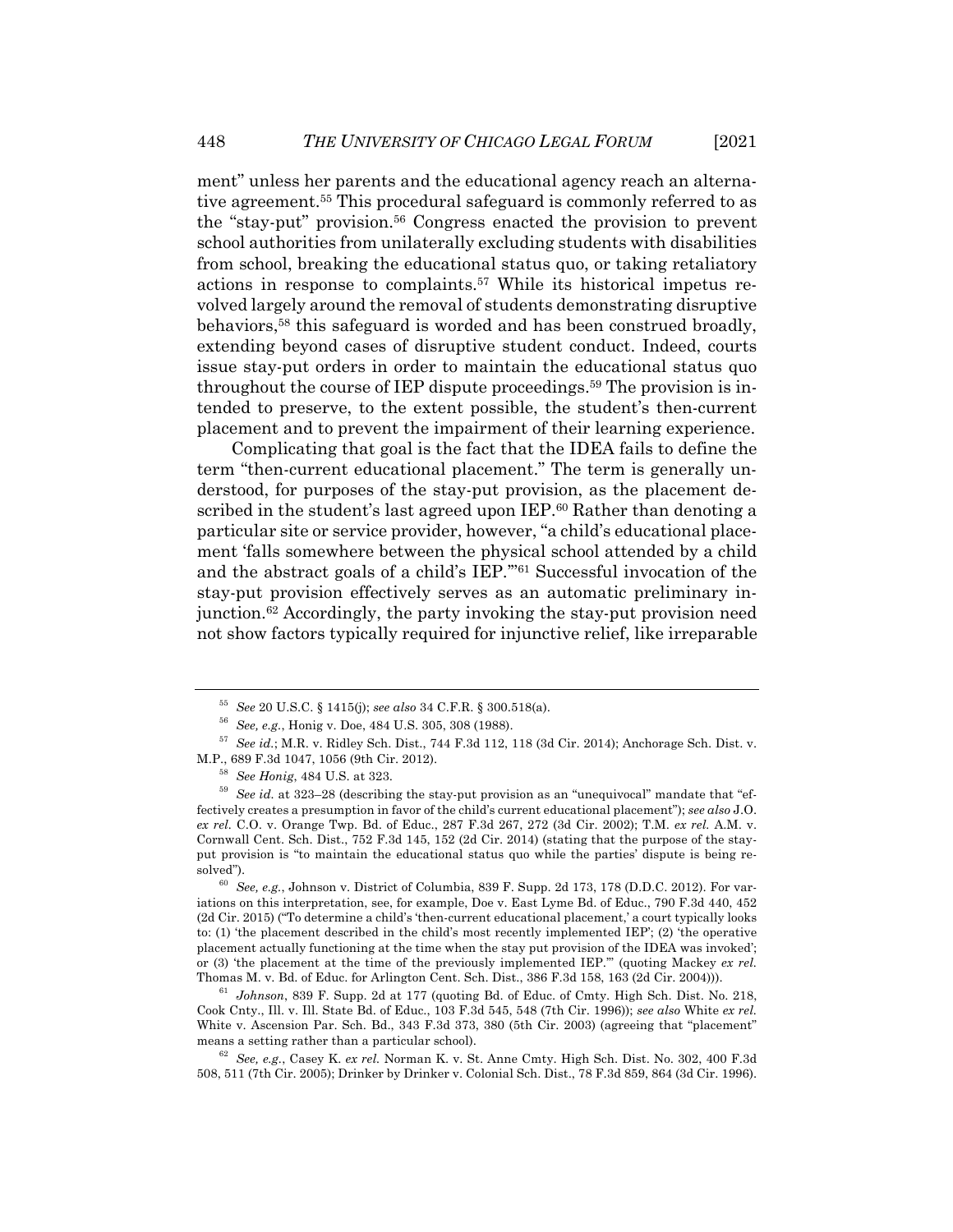harm or likelihood of success on the merits.<sup>63</sup> Instead, the inquiry into whether the provision was violated focuses on whether the action taken constitutes a change in the student's current educational placement.64 Such a change occurs "when a fundamental change in, or elimination of, a basic element of the educational program has occurred."65

The question of whether an action constitutes a fundamental change in the child's placement—and thus whether stay-put is triggered—is a highly fact-specific inquiry.<sup>66</sup> Courts have found that movement to substantively or materially identical school settings does not constitute a fundamental change.67 Instead, fundamental changes are those modifications "likely to affect in some significant way the child's learning experience."68 For example, one court found the combination of reduced special education services and alterations to a student's lunch and between-classroom transitions entitled her to a stay-put injunction.69 Because the alterations constituted a fundamental change in the structure and quality of the student's educational placement, the stayput provision was triggered.70

#### B. The IDEA in the Context of the COVID-19 Pandemic

In March of 2020, Congress passed the Coronavirus Aid, Relief and Economic Security Act (CARES Act).71 The CARES Act required the Secretary of Education to recommend which IDEA provisions, if any, should be waived by Congress given the exigencies of the COVID-19 pandemic. Such waivers would aim to provide educational agencies with limited flexibility to meet the IDEA's statutory and administrative requirements during the pandemic.72 On April 27, 2020, then-Secretary Betsy DeVos submitted a report recommending limited waivers that would allow for extensions of certain evaluation timelines as well as

<sup>63</sup> Joshua A. v. Rocklin Unified Sch. Dist., 559 F.3d 1036, 1037 (9th Cir. 2009); *see also* Zvi D. by Shirley D. v. Ambach, 694 F.2d 904, 906 (2d Cir. 1982) ("The statute substitutes an absolute rule in favor of the status quo for the court's discretionary consideration of the factors . . . .").

<sup>64</sup> *See, e.g.*, Renner v. Bd. of Educ. of Pub. Sch. of Ann Arbor, 185 F.3d 635, 645 (6th Cir. 1999); G.B. v. District of Columbia, 78 F. Supp. 3d 109, 114–17 (D.D.C. 2015).

<sup>65</sup> Erickson v. Albuquerque Pub. Sch., 199 F.3d 1116, 1122 (10th Cir. 1999).

<sup>66</sup> *See* DeLeon v. Susquehanna Cmty. Sch. Dist., 747 F.2d 149, 153 (3d Cir. 1984).

<sup>67</sup> *See, e.g.*, D.K. v. District of Columbia, 983 F. Supp. 2d 138, 146 (D.D.C. 2013); Bd. of Educ. of Cmty. High Sch. Dist. No. 218, Cook County, Ill. v. Ill. State Bd. of Educ., 103 F.3d 545, 549 (7th Cir. 1996); AW *ex rel.* Wilson v. Fairfax Cnty. Sch. Bd., 372 F.3d 674, 683 (4th Cir. 2004).

<sup>68</sup> *DeLeon*, 747 F.2d at 153 ("It is clear that the 'stay put' provision does not entitle parents to the right to demand a hearing before a minor decision alters the school day of their children.").

<sup>69</sup> *G.B.*, 78 F. Supp. 3d at 114–17.

<sup>70</sup> *Id.* at 117.

<sup>71</sup> Pub. L. No. 116-136, 134 Stat. 281 (Mar. 27, 2020).

<sup>&</sup>lt;sup>72</sup> *Id.* at § 3511(a), (d)(4).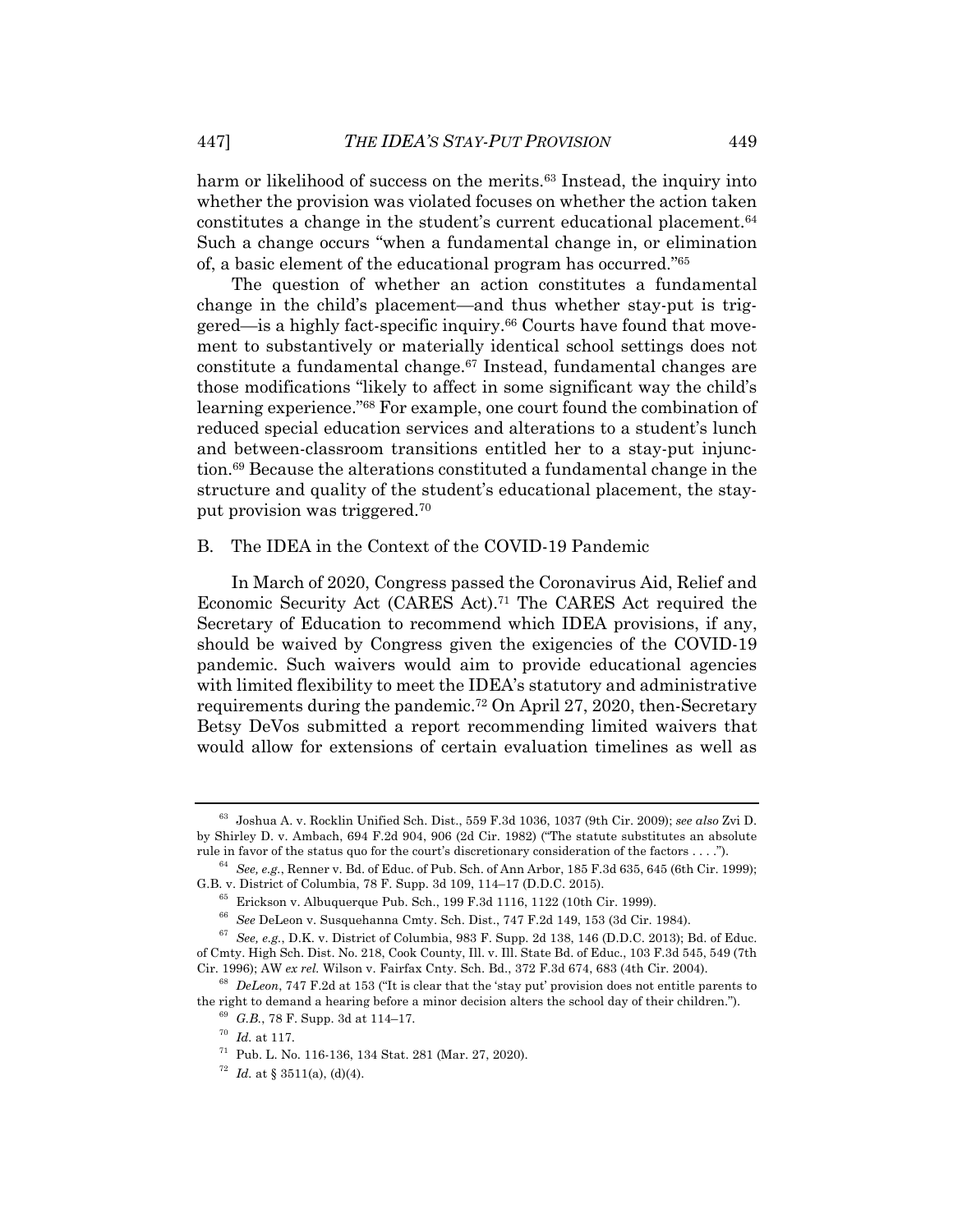some flexibility in spending funds allocated by the Act.<sup>73</sup> Secretary DeVos recommended no waivers, however, "for any of the core tenets of the IDEA . . . most notably a free appropriate public education [ ] in the least restrictive environment."74 The DOE reasoned that individual students' interests and needs should be prioritized over the systems' and that innovative approaches are required in place of formerly in-person services.75

Secretary DeVos's recommendations were not met with unanimous agreement. While disability advocates commended the decision not to waive core provisions of the IDEA, some education officials pushed for protection from IDEA liability, citing the logistical and physical challenges posed by COVID-19 to serving special education students.76 Most recently, the DOE's Office of Special Education Programs offered more guidance on the IDEA's provision of educational services during COVID-19.77 The guidance reminded educators, parents, and administrators to consider various options for delivering specialized instruction and related services to students with disabilities.78 It emphasized that, regardless of the form of instructional delivery, state and local educational agencies and IEP teams "remain responsible for ensuring that a [FAPE] is provided to all children with disabilities."79 Furthermore, if local or state decisions limit or prohibit opportunities for in-person instruction because of health or safety concerns, these parties "are not relieved of their obligation to provide a FAPE to each child with a disability under IDEA."80

Some were concerned that Secretary DeVos's report could lead to a flood of complaints and legal action from parents challenging their child's special education services.<sup>81</sup> While suits have been filed in several states, including class actions in Hawaii and Pennsylvania,<sup>82</sup> there

<sup>73</sup> BETSY DEVOS, RECOMMENDED WAIVER AUTHORITY UNDER SECTION 3511(D)(4) OF DIVISION A OF THE CORONAVIRUS AID, RELIEF, AND ECONOMIC SECURITY ACT ("CARES ACT") 11–12 (Apr. 27, 2020), https://www2.ed.gov/documents/coronavirus/cares-waiver-report.pdf [https://perma.cc/HNW3-WF4A].

<sup>74</sup> *Id.* at 11.

<sup>75</sup> *Id.*

<sup>76</sup> *See* Corey Mitchell, *Schools Seek Cover From Special Education Lawsuits, But Advocates See Another Motive*, EDUC. WEEK (July 29, 2020), https://blogs.edweek.org/edweek/speced/2020/07 /schools\_seeks\_cover\_from\_special\_education\_lawsuits.html [https://perma.cc/W6MP-HSMX].

<sup>77</sup> *See* OFF. OF SPECIAL EDUC. & REHAB. SERVS., U.S. DEP'T OF EDUC., OSEP QA 20-01 (Sept. 28, 2020), https://sites.ed.gov/idea/files/qa-provision-of-services-idea-part-b-09-28-2020.pdf [https://perma.cc/CF4M-7WPU].

<sup>78</sup> *Id.* at 1–2.

<sup>79</sup> *Id.* at 2.

<sup>80</sup> *Id.* (also noting that "school staff and parents are encouraged to work together to find ways to meet the needs of children with disabilities, notwithstanding the COVID-19 challenges").

<sup>81</sup> *See* Mitchell, *supra* note 76.

<sup>82</sup> *See* Suevon Lee, *Lawsuit: Special Ed Students Need Extra Help When Schools Reopen*,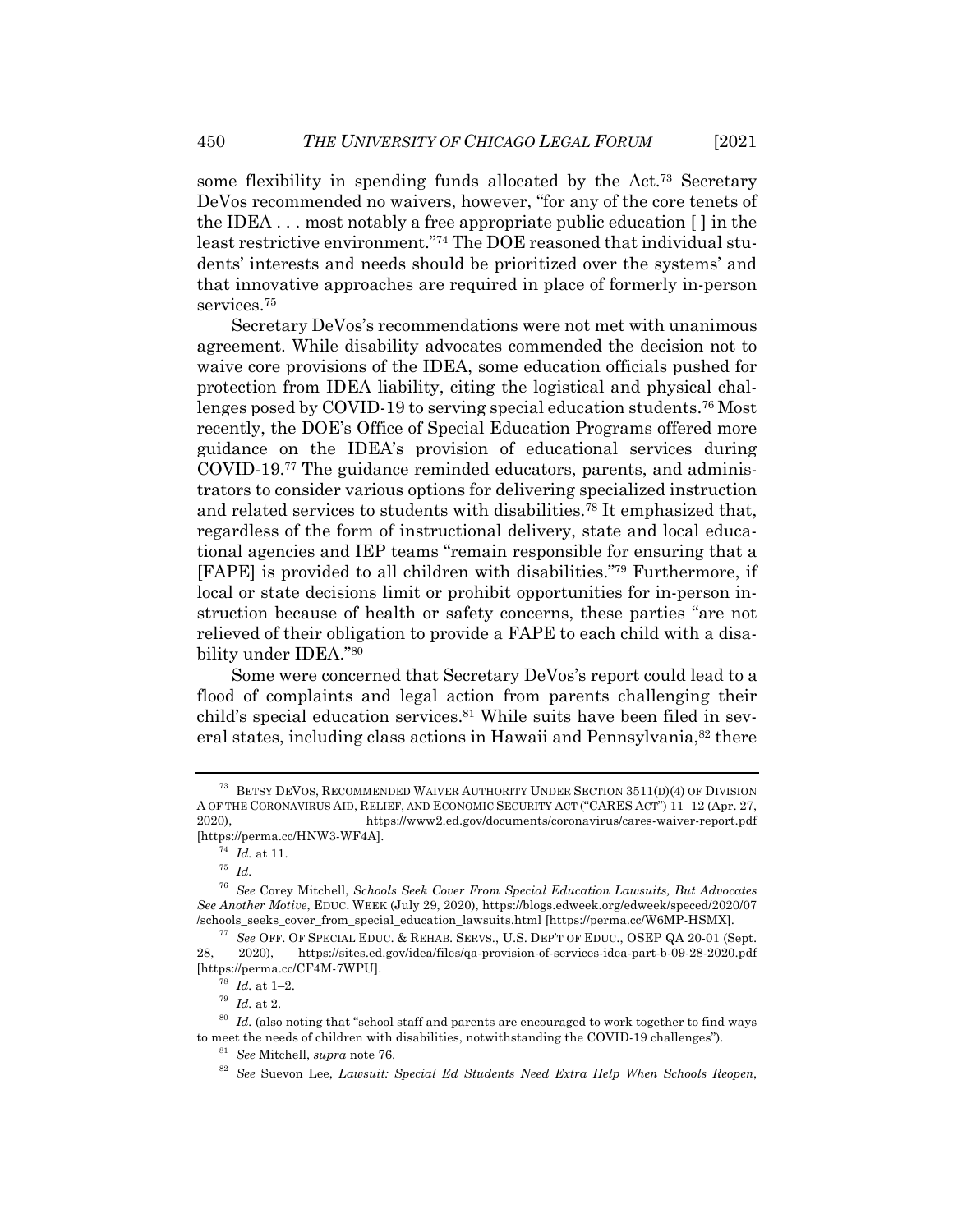has yet to be a major surge in COVID-related FAPE litigation. IDEArelated litigation may also experience an increase in challenges to students' proposed IEPs, especially as many schools continue to function remotely or in hybrid formats. As these IEP disputes arise and administrative or judicial proceedings take place, parties may invoke the IDEA's stay-put provision. As such, there is a pressing need to clarify the implications of stay-put in the context of a global pandemic.

#### III. THE CIRCUIT SPLIT

This Comment addresses how the IDEA's stay-put provision functions when the last agreed-upon placement is no longer available—a circumstance particularly relevant in the pandemic context. Some courts hold that the stay-put provision requires that educational authorities arrange for similar or equivalent educational placements when a student's then-current placement becomes unavailable. Other courts maintain that the provision imposes no such affirmative obligation on school authorities. Representative of this circuit split are cases out of the D.C. Circuit and the Fourth Circuit.

A. The Stay-Put Provision as Imposing an Affirmative Obligation

The D.C. Circuit has held that when a student's then-current educational placement is no longer available, the educational agency is obligated under the stay-put provision to provide the student with a similar placement during the pendency of administrative and judicial proceedings.83 Underlying this interpretation of the stay-put provision is the understanding that a student's then-current placement need not be tied to a physical school or service provider.<sup>84</sup> Instead, it encompasses the services and abstract goals included in the student's IEP.85 Thus, a then-current placement's unavailability simply means the relevant school authorities are required to locate and provide an alternative placement similar to the one no longer available.

Under this understanding of "then-current placement," a parent seeking a stay-put order needs to demonstrate a change in educational placement by identifying some fundamental change in, or elimination

HONOLULU CIV. BEAT (Apr. 15, 2020), https://www.civilbeat.org/2020/04/lawsuit-special-ed-students-should-get-extra-help-when-schools-reopen/ [https://perma.cc/WX5A-XPXF]; Avi Wolfman-Arent, *Lawsuit Says Pa. is Failing Special Needs Kids During Coronavirus School Closures*, CHALKBEAT PHILA. (May 19, 2020), https://philadelphia.chalkbeat.org/2020/5/19/22186707/lawsuit-says-pa-is-failing-special-needs-kids-during-coronavirus-school-closures [https://perma.cc/E86C-8FJW].

<sup>83</sup> *See* Knight by Knight v. District of Columbia, 877 F.2d 1025, 1028 (D.C. Cir. 1989).

<sup>84</sup> *See, e.g.*, Johnson v. District of Columbia, 839 F. Supp. 2d 173, 177 (D.D.C. 2012).

<sup>85</sup> *See id.* at 179.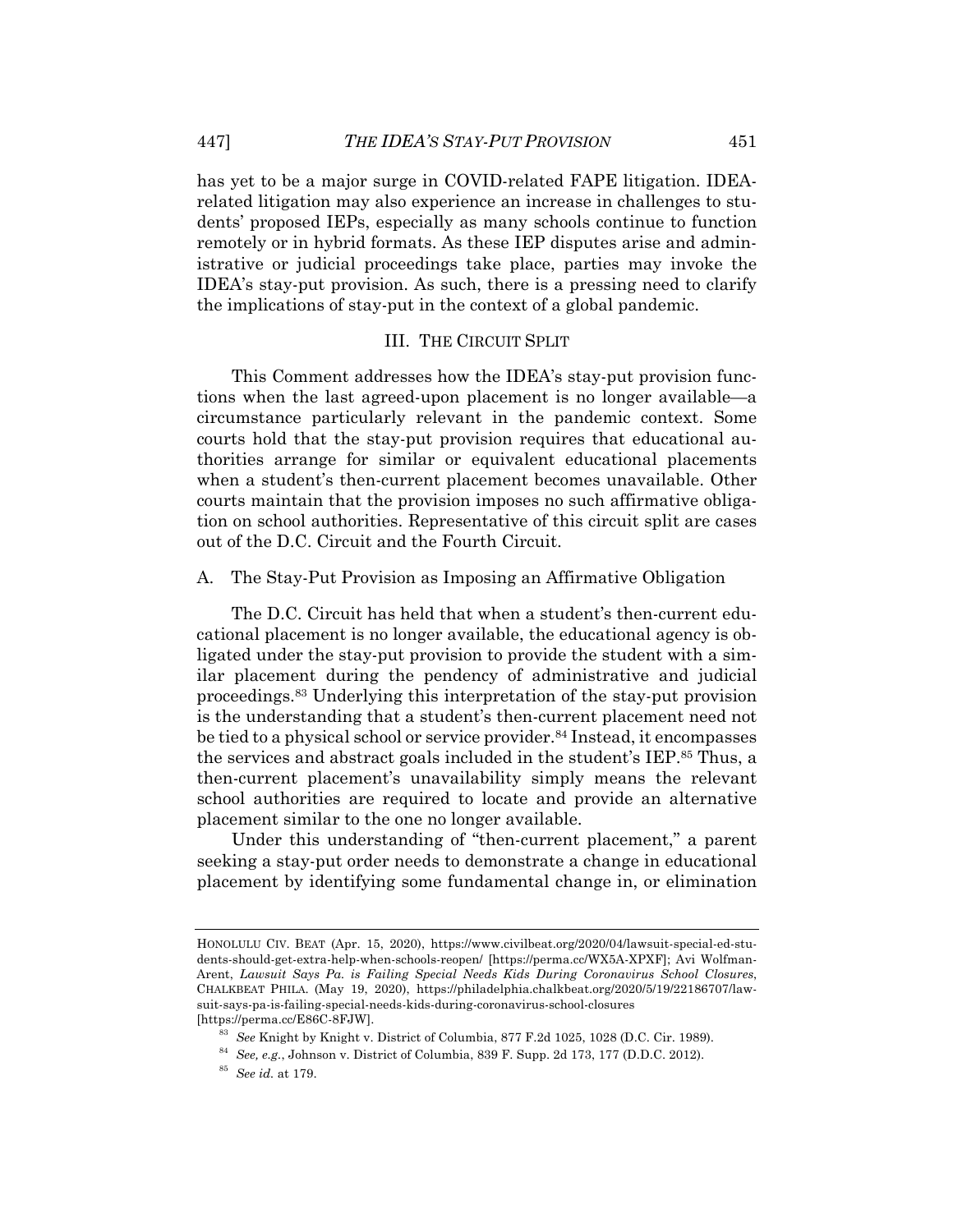of, an aspect of the child's educational program.86 Following such a showing, the parent is entitled to stay-put relief compelling the educational authority to provide an interim placement, comparable to the then-current placement, if the then-current placement becomes unavailable.87

B. The Stay-Put Provision as Solely Prohibitory

The Fourth Circuit, in *Wagner v. Board of Education of Montgomery County*, <sup>88</sup> held that the IDEA's stay-put provision imposes no affirmative obligation on school authorities to establish alternatives for students whose then-current educational placement becomes functionally unavailable.89 The court classified the stay-put provision as "totally prohibitory in nature."<sup>90</sup> Noting that the provision contains no exception for cases in which the then-current educational placement becomes unavailable, the court concluded that only the student's then-current placement—whether available or not—may serve as the object of a stayput order.91 The court further reasoned that an order for alternative placement would remove the student from their then-current placement, an outcome which would turn the provision "on its head by transforming a tool for preserving the status quo into an implement for change."92

The Fourth Circuit supported this interpretation by pointing to § 1415(k), which addresses interim alternative placements for students involved in disruptive behavior or code-of-conduct violations.93 In such cases, the provision expressly grants hearing officers the authority to place a student in an "appropriate interim alternative educational setting" if the officer finds the student's current placement is substantially likely to pose a risk of injury to the student or to others.94 The court reasoned that, given that Congress expressly authorizes alternative educational placements in this part of the IDEA, it is telling that the stayput provision does not expressly vest courts with the authority to order

<sup>86</sup> *See* Lunceford v. D.C. Bd. of Educ., 745 F.2d 1577, 1582 (D.C. Cir. 1984).

<sup>87</sup> *See Knight*, 877 F.2d at 1029; *see also* Laster v. District of Columbia, 394 F. Supp. 2d 60, 64–66 (D.D.C. 2005).

<sup>88</sup> 335 F.3d 297 (4th Cir. 2003).

<sup>89</sup> *See id.* at 301.

<sup>90</sup> *Id.*

<sup>91</sup> *See id.*

<sup>92</sup> *Id.* at 302.

<sup>93</sup> *See id.*; 20 U.S.C. § 1415(k).

<sup>94</sup> *Wagner*, 335 F.3d at 302; 20 U.S.C. § 1415(k)(i)(2)(C)(iii).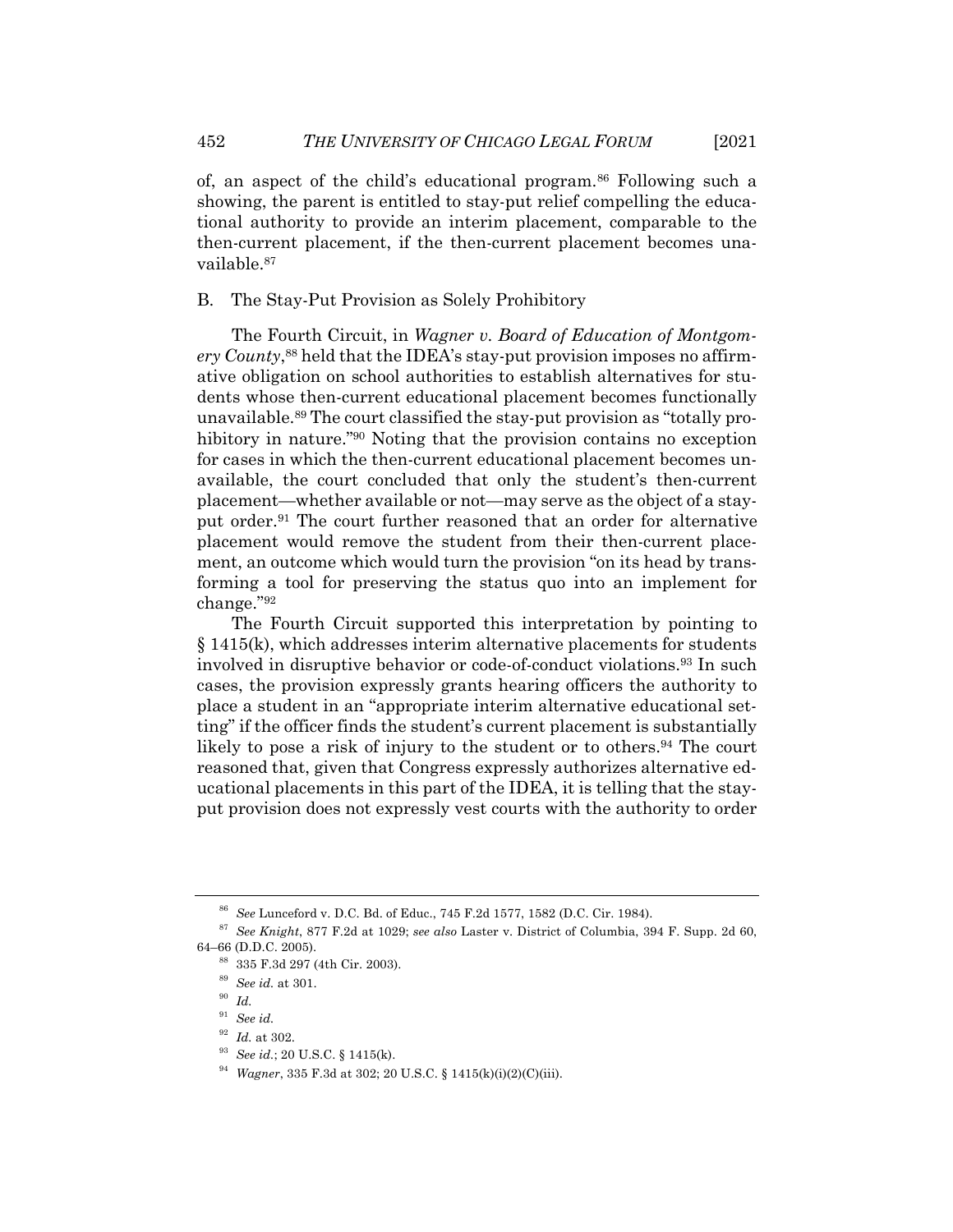alternate educational placements within the context of the stay-put provision.95 In short, the *Wagner* court argued, if Congress intended to vest courts with the authority to order alternative interim placements, it knew how to and could have done so.96 In the stay-put context, the court concluded, Congress decided not to.97

The court further explained that stay-put's inapplicability in these circumstances does not leave parties without remedy.98 Parties seeking alternatives to a then-current placement that is no longer available may simply agree on a new placement with the educational agency.<sup>99</sup> They may also move for a preliminary injunction under  $\S 1415(i)(2)(C(iii)$  of the IDEA, which allows a court to "grant such relief as [it] determines is appropriate."100 The court would then have the equitable power to order a change in placement if it considers such an order appropriate under the circumstances.101 The primary difference between such a preliminary injunction and the stay-put injunction is that the former would not be automatic, and the party seeking the injunction would bear the burden of demonstrating entitlement to injunctive relief under the standards typically governing preliminary injunctions.102

The Fourth Circuit concluded that the availability of the non-automatic, higher-burden preliminary injunction is "consistent with the presumption created by Congress that a child should remain in the thencurrent educational placement."103 The court also considered this conclusion consistent with the reality that, in some instances, keeping a student in her then-current placement could cause irreparable harm.104 Finally, the court warned that district courts should exercise extreme caution when considering whether to grant a preliminary injunction to change a student's educational placement, "given the statute's strong presumption, expressed in [the stay-put provision], in favor of the status quo."105

<sup>95</sup> *Wagner*, 335 F.3d at 302.

<sup>96</sup> *Id.*

<sup>97</sup> *Id.*

<sup>98</sup> *Id.*

<sup>99</sup> *Id.*

 $100$  20 U.S.C. § 1415(i)(2)(C)(iii).

<sup>&</sup>lt;sup>101</sup> *Wagner*, 335 F.3d at 302.<br><sup>102</sup> L.

 $\frac{102}{103}$  *Id.* 

*Id.* (citing Honig v. Doe, 484 U.S. 305, 328 (1988)).

<sup>104</sup> *Wagner*, 335 F.3d at 302.

<sup>105</sup> *Id.* at 303.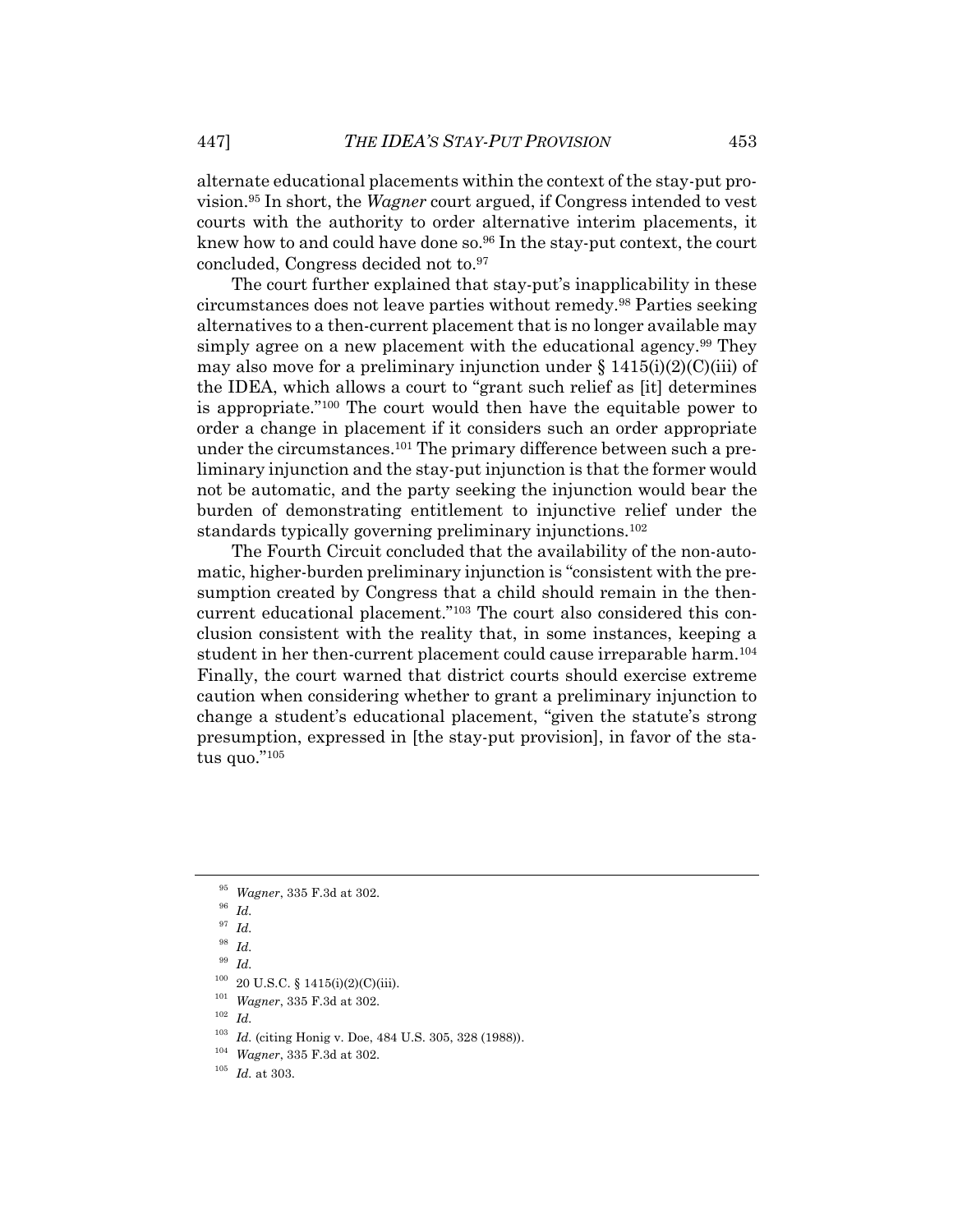C. Preliminary Injunctive Relief in the COVID-19 Special Education Context

Recent cases offer little to illustrate what the preliminary injunction balancing the Fourth Circuit describes might look like in the COVID-19 context. But one recent decision out of the District of New Mexico provides an example. In *Hernandez v. Grisham*, <sup>106</sup> the plaintiffs—including Woodworth, the parent of a child with special needs sought injunctive relief to prohibit the defendants from preventing inperson instruction.107 Woodworth alleged that COVID-related school closures interrupted her daughter's IEP services, such that she had regressed and was failing her remote courses.108 While the plaintiffs argued Woodworth's daughter's protections under the IDEA were "profoundly affected by being denied in-person education[,]"109 defendants argued that, under DOE guidance, "there must be some flexibility as to students' FAPE due to the exceptional and ever-changing environment of the pandemic."110

The court addressed whether Woodworth was entitled to a temporary restraining order.<sup>111</sup> It concluded that the "severe learning loss" Woodworth's daughter experienced because of her school's closure constituted "an irreparable harm under the IDEA, which requires schools provide a FAPE which 'enable[s]' a child to 'progress.'"112 This threatened irreparable harm, the court further held, outweighed possible harm to the defendants.<sup>113</sup> Addressing whether the temporary restraining order would be against the public interest, the court concluded that, because of children's lower risk of spreading and contracting COVID-19—and the fact that the court was not ordering a full reopening of schools—the educational agency was obligated, even during the pandemic, to provide FAPE to students with disabilities.<sup>114</sup>

Finally, the court concluded that Woodworth's IDEA claim was likely to succeed on the merits.115 Comparing Woodworth's daughter's outcomes with those of the student in *Rowley*, the court concluded it

<sup>106</sup> 494 F. Supp. 3d 1044 (D.N.M. 2020).

<sup>107</sup> *See id.* at 1059, 1083.

<sup>108</sup> *See id.* at 1059.

<sup>109</sup> *Id.* at 1084.

 $110$  *Id.* at 1089.

<sup>111</sup> *Id.* at 1148–50; *see also* Fed. R. Civ. P. 65.

<sup>112</sup> *Hernandez*, 494 F. Supp. 3d at 1148–49 (quoting Endrew F. v. Douglas Cnty. Sch. Dist. RE-1, 137 S. Ct. 988, 999 (2017)).

<sup>&</sup>lt;sup>113</sup> *Id.* at 1149 ("It will not damage Woodworth's LEA to correctly apply the Reentry Guidance, as well as the *Endrew F.* standards.").

<sup>114</sup> *See id.* at 1149 ("[I]n spite of the ongoing pandemic, Secretary Stewart must provide Woodworth's daughter with a 'free and appropriate public education' as the IDEA requires.").

 $^{115}\,$   $Id.\,$  at 1150.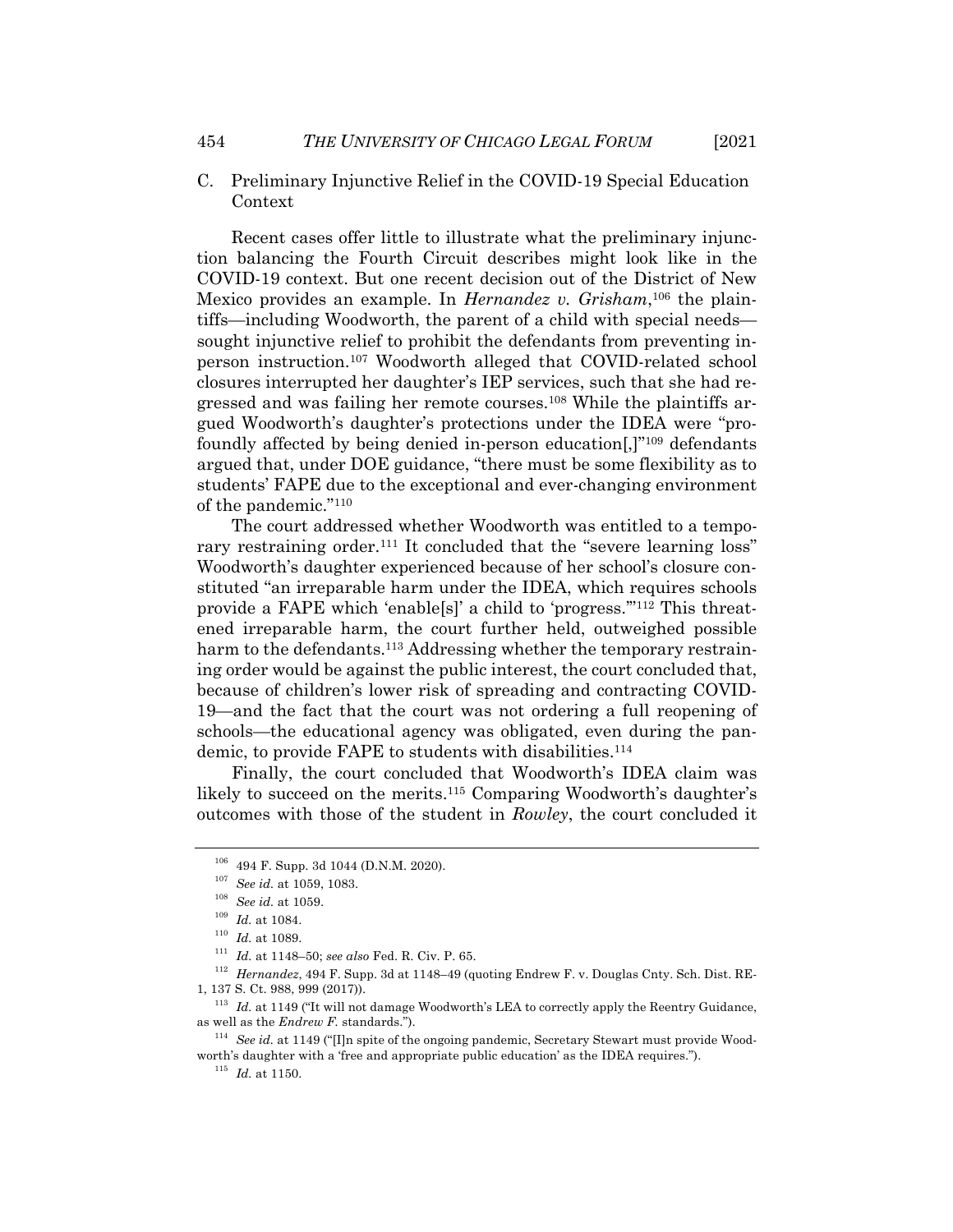was unlikely her IEP was "reasonably calculated to ensure she received educational benefits."116 Unlike the plaintiff in *Rowley*, Woodworth's daughter was not making progress, did not have access to substantial specialized instruction or services, and was denied in-person services because her IEP misinterpreted the state's health regulations.117 Because remote instruction prevented her daughter from making progress, the court concluded that Woodworth could likely demonstrate her daughter was not receiving a FAPE, in violation of the IDEA.<sup>118</sup>

#### IV. THE STAY-PUT PROVISION AS A SOURCE OF BOTH STABILITY AND FLEXIBILITY IN THE PANDEMIC CONTEXT

In resolving the split among circuits regarding the stay-put provision, courts should interpret "then-current placement" not as a physical space, but rather as the educational program, services, and goals of the last agreed-upon IEP. To that end, other courts should adopt the stayput interpretation of the D.C. Circuit, imposing an affirmative obligation on school authorities to provide comparable interim placements for students whose then-current placement becomes unavailable. Such an interpretation accords with the Act's purposes as well as the Supreme Court's interpretations of the Act. Moreover, this approach addresses both the urgent need for stability that students face during IEP disputes and the flexibility that school authorities seek in the pandemic context.

A. "Then-Current Educational Placement" Should Be Construed Broadly

While courts seem to agree that "then-current educational placement" does not necessarily denote a particular school or classroom,<sup>119</sup> the Fourth Circuit's approach to stay-put fails to recognize the inherent—and useful—flexibility in the term. Parties seeking enforcement of the stay-put provision would benefit from courts' affirmation of a broad

<sup>116</sup> *Id.* (quoting *Endrew F.*, 137 S. Ct. at 995–96).

<sup>117</sup> *Id.*

<sup>118</sup> *Hernandez*, 494 F. Supp. 3d at 1150.

<sup>119</sup> *See, e.g.*, Spilsbury v. District of Columbia, 307 F. Supp. 2d 22, 26–27 (D.D.C. 2004) ("[T]he IDEA clearly intends 'current educational placement' to encompass the *whole range* of services that a child needs; the term 'current educational placement' cannot be read to only indicate which physical school building a child attends."); AW *ex rel.* Wilson v. Fairfax Cnty. Sch. Bd., 372 F.3d 674, 683 (4th Cir. 2004) (concluding that educational placement "fixes the overall instructional setting in which the student receives his education, rather than the precise location of that setting"); Bd. of Educ. of Cmty. High Sch. Dist. No. 218, Cook County, Ill. v. Ill. State Bd. of Educ., 103 F.3d 545, 549 (7th Cir. 1996) ("We accept as the outer parameters of 'educational placement' that it means something more than the actual school attended by the child."); Erickson v. Albuquerque Pub. Sch., 199 F.3d 1116, 1121–22 (10th Cir. 1999) (adopting the Seventh Circuit's interpretation).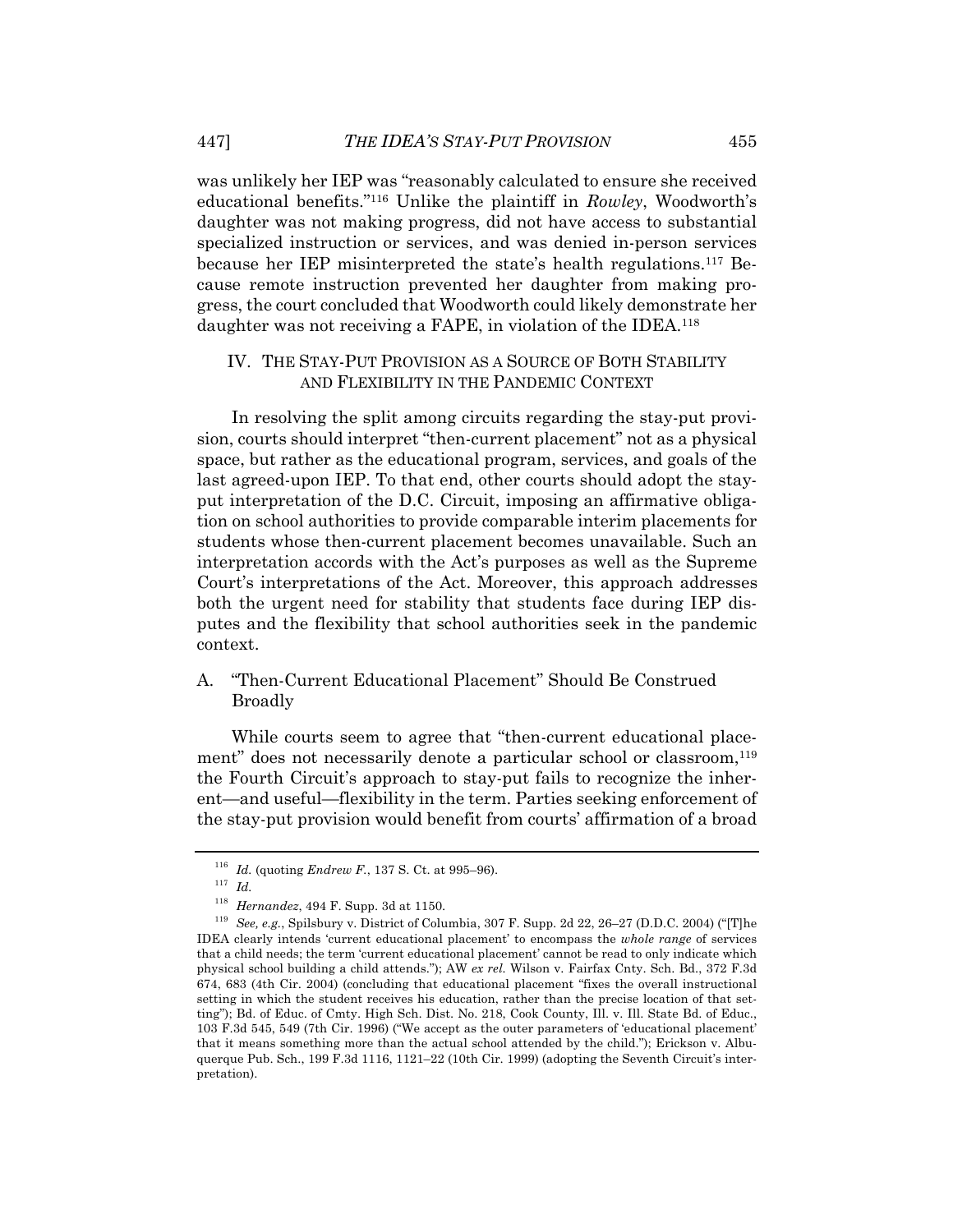construction of the term. Indeed, the IDEA's codified purpose of providing tailored services to students with disabilities<sup>120</sup> supports a comprehensive understanding of the term "educational placement." This conception of the student's placement—including related developmental, supportive, and corrective services—best accords with the fact that IEPs stipulate not only particular services but also a student's functional goals for academic performance and achievement.<sup>121</sup>

In the pandemic context in particular, this construction provides both stability for students with disabilities and flexibility for educational agencies altering their practices during ever-changing and uncertain times. Pandemics like COVID-19 may force closures of particular schools or cancellation of particular activities. But construing educational placement more abstractly to encompass special education and related services will require school authorities to provide the student with comparable services—even if this means providing them outside the student's typical school setting. In short, even if a pandemic puts a student at risk of exclusion from a physical classroom, the school would be responsible for maintaining the essence of the educational and related services described in the student's IEP.

This is not to say that a broad construction of "educational placement" leaves educational agencies worse-off. Indeed, inherent in this broad construction is the flexibility school authorities seek in the everevolving pandemic context. For example, should a particular school seek to make various minor alterations in a program as necessary during pandemic-caused school closures, the educational agency would not need to worry that every change it makes would constitute a change in placement.122 Only changes fairly categorized as "fundamental" would trigger stay-put.123 The same could be true for those educational agencies wishing to adopt innovative measures that would amount to materially equivalent placements.124

To understand what an order under this stability-meets-flexibility solution might look like, a New York case offers one example. In *L.V. on behalf of J.V.2 v. New York City Department of Education*,<sup>125</sup> the school

<sup>120</sup> *See* 20 U.S.C. § 1400(d)(1)(A).

<sup>121</sup> *See id.* at § 1414(d).

<sup>122</sup> *See, e.g.*, Concerned Parents & Citizens for the Continuing Educ. at Malcolm X (PS 79) v. N.Y.C. Bd. of Educ., 629 F.2d 751, 756 (2d Cir. 1980) (explaining that such a construction would not apply to "all the various adjustments in [an educational] program that the educational agency, in the traditional exercise of its discretion, may determine to be necessary").

<sup>123</sup> *See* Part II.A, *supra*, for a discussion of the fact-specific inquiry involved in determining whether a change in placement is "fundamental."

<sup>124</sup> *See, e.g.*, *Concerned Parents & Citizens*, 629 F.2d at 755 (describing a narrower interpretation as tending to discourage school authorities from "introducing new activities or programs or from accepting privately sponsored programs").

<sup>125</sup> No. 19-CV-05451, 2020 WL 4043529 (S.D.N.Y. July 8, 2020), *report and recommendation*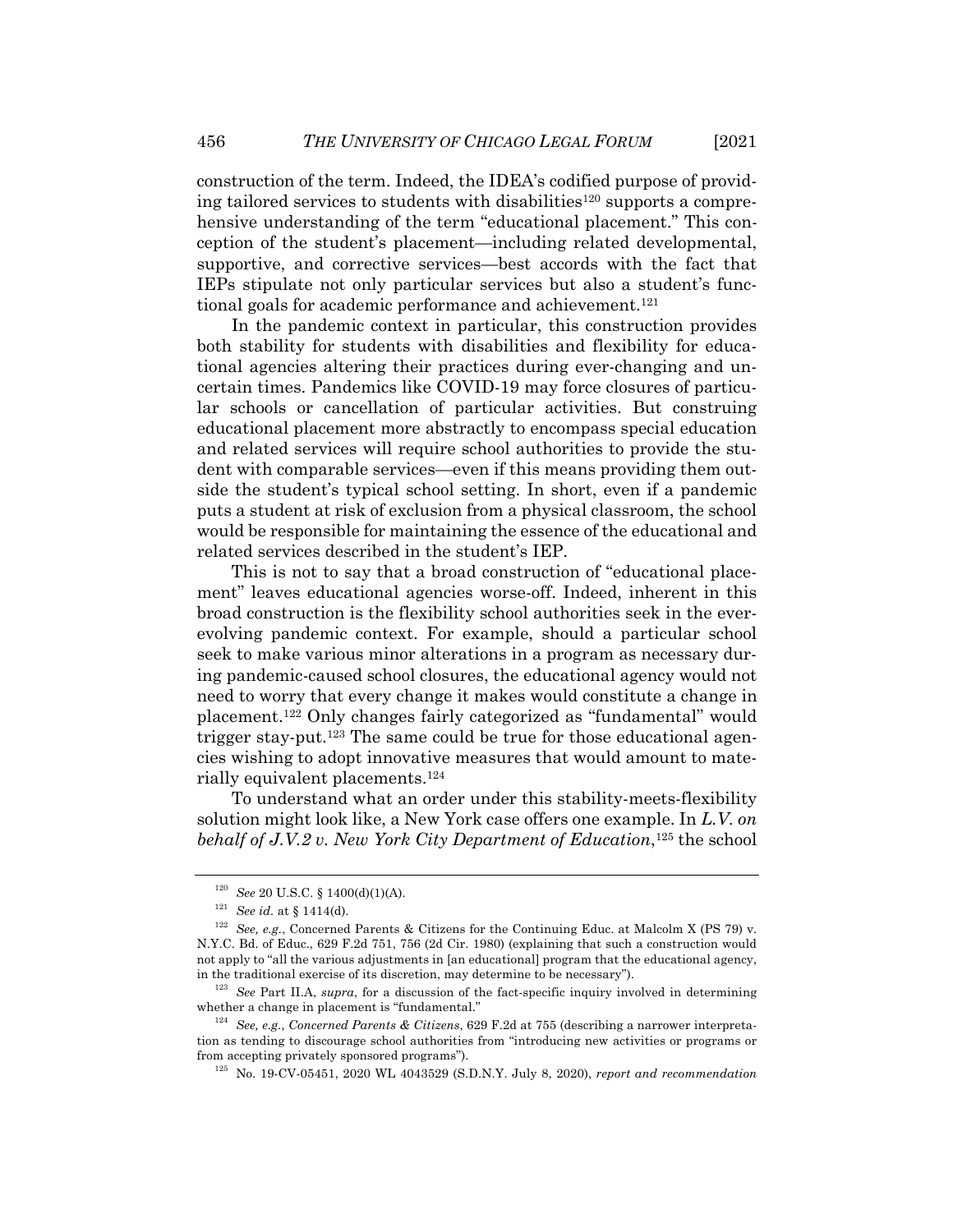district failed to provide the plaintiff's son with consistent educational services.126 Following the onset of the pandemic, her son struggled to effectively engage in remote learning, and the internet connection on his school-issued tablet device was unreliable.127 Because her son needed physical, occupational, and speech therapies—all of which were particularly difficult to obtain given the student's small living space and unreliable Wi-Fi—the plaintiff located private providers who would be willing to provide her son with in-person services.<sup>128</sup>

The court noted that the New York City Department of Education failed to adequately explain how providing computer-based services could be a satisfactory substitute for a student whose placement "contemplated delivery of in-person services."129 The court thus ordered the plaintiff to provide the names of service providers she had located who were willing to provide her son with in-person services, notwithstanding the pandemic. The educational agency was to utilize those providers or locate others itself.130 Finally, the court ordered the agency to "conduct an . . . evaluation to assess [the student's] individual needs and the software required to deliver his required services, remotely, to the extent certain services cannot be provided in-person due to the current pandemic."131

The order offered both stability to the student and flexibility to the educational agency. By mandating that the plaintiff provide the New York City Department of Education with the names of the providers she had located, the court facilitated cooperation between the parties. In this, the court allowed for the provision of crucial services without which the plaintiff's son was struggling to make progress. This muchneeded stability for the student was paired with flexibility for the school agency. While the agency was ordered to utilize the providers found by the plaintiff, it was also allowed to locate its own. Additionally, where the school district deemed provision of in-person services unfeasible due to the pandemic, it was allowed to provide the required services remotely. This accommodation, however, required that the agency evaluate the child's technological circumstances to ensure that, where in-person services were not possible, provision of remote services could adequately be delivered.

*adopted*, No. 19 Civ. 5451, 2020 WL 4040958 (S.D.N.Y. July 17, 2020).

<sup>126</sup> *Id.* at \*2.

<sup>127</sup> *Id.*

<sup>128</sup> *Id.*

 $^{129}$   $\,$   $\!Id.\xspace$  at \*5.

<sup>130</sup> *See id.*

<sup>131</sup> *Id.*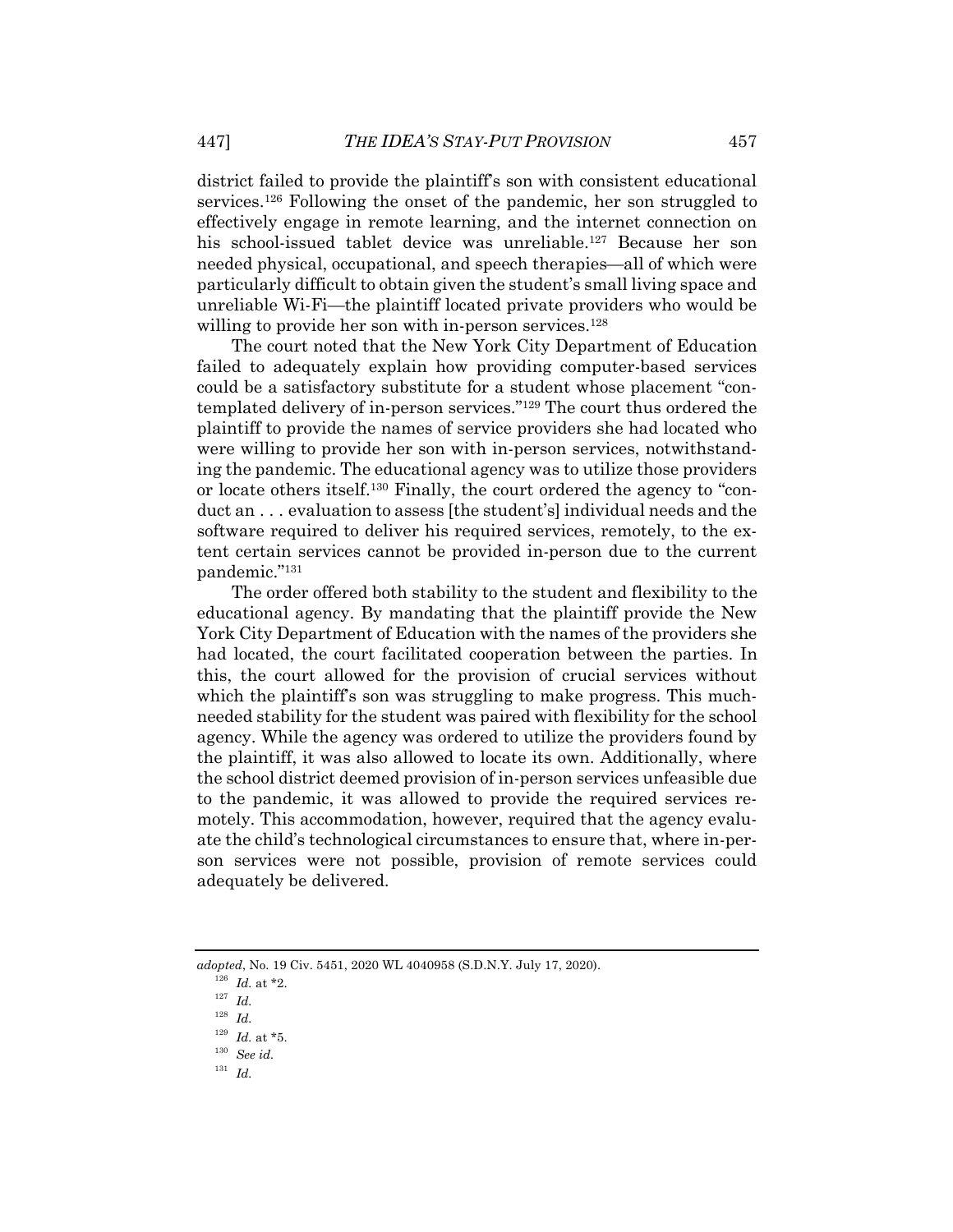- 
- B. Problems with the Fourth Circuit's No-Affirmative-Obligation Approach

The Fourth Circuit's no-affirmative-obligation approach is problematic because it rests on a faulty comparison:132 requiring schools to provide equivalent services when a then-current placement becomes unavailable does not "transform[ ] a tool for preserving the status quo into an implement for change."133 Quite the opposite. A parent seeking services equivalent to those of a now-unavailable then-current placement is merely seeking the maintenance of the educational placement and services the school authorities last agreed to provide.

A comparable alternative placement will, by definition, entail different service providers or physical placement. But even the Fourth Circuit has recognized that a student's placement is a setting rather than a particular physical location.134 Indeed, the court concluded in *AW ex rel. Wilson v. Fairfax County School Board*<sup>135</sup> that a student's "'educational placement' fixes the overall instructional setting in which the student receives his education, rather than the precise location of that setting."136 In that case, the court applied this setting-not-location approach to conclude that the student's transfer to another physical location did not implicate the stay-put provision, as the court found that the new physical location was a "materially identical setting."137

This is a far cry from the placement changes many students with disabilities experienced because of the COVID-19 pandemic. Future pandemics could similarly displace students from their physical educational placements, but this need not mean they will be deprived of the placement defined in their IEP—even under the Fourth Circuit's understanding of "educational placement."

The Fourth Circuit's approach to stay-put, then, prematurely resolves the question of whether an affirmative obligation on school districts exists. The court concludes that only the student's then-current placement—whether available or not—may serve as the object of a stayput order.138 Even accepting this as true, it does not follow that school

<sup>137</sup> *Id.*

<sup>132</sup> *See, e.g.*, Wagner v. Bd. of Educ. of Montgomery Cnty., 335 F.3d 297, 302 (4th Cir. 2003). <sup>133</sup> *Id.*

<sup>134</sup> *See* AW *ex rel.* Wilson v. Fairfax Cnty. Sch. Bd., 372 F.3d 674, 683 (4th Cir. 2004) (citing White ex rel. White v. Ascension Par. Sch. Bd., 343 F.3d 373, 380 (5th Cir. 2003) (describing the "better view" as the position that placement "means a setting (such as regular classes, special education classes, special schools, home instruction, or hospital or institution-based instruction)" rather than "a particular school")).

<sup>135</sup> 372 F.3d 674 (4th Cir. 2004).

 $^{136}\,$   $Id.\,$  at 683.

<sup>138</sup> *See* Wagner v. Bd. of Educ. of Montgomery Cnty., 335 F.3d 297, 302 (4th Cir. 2003).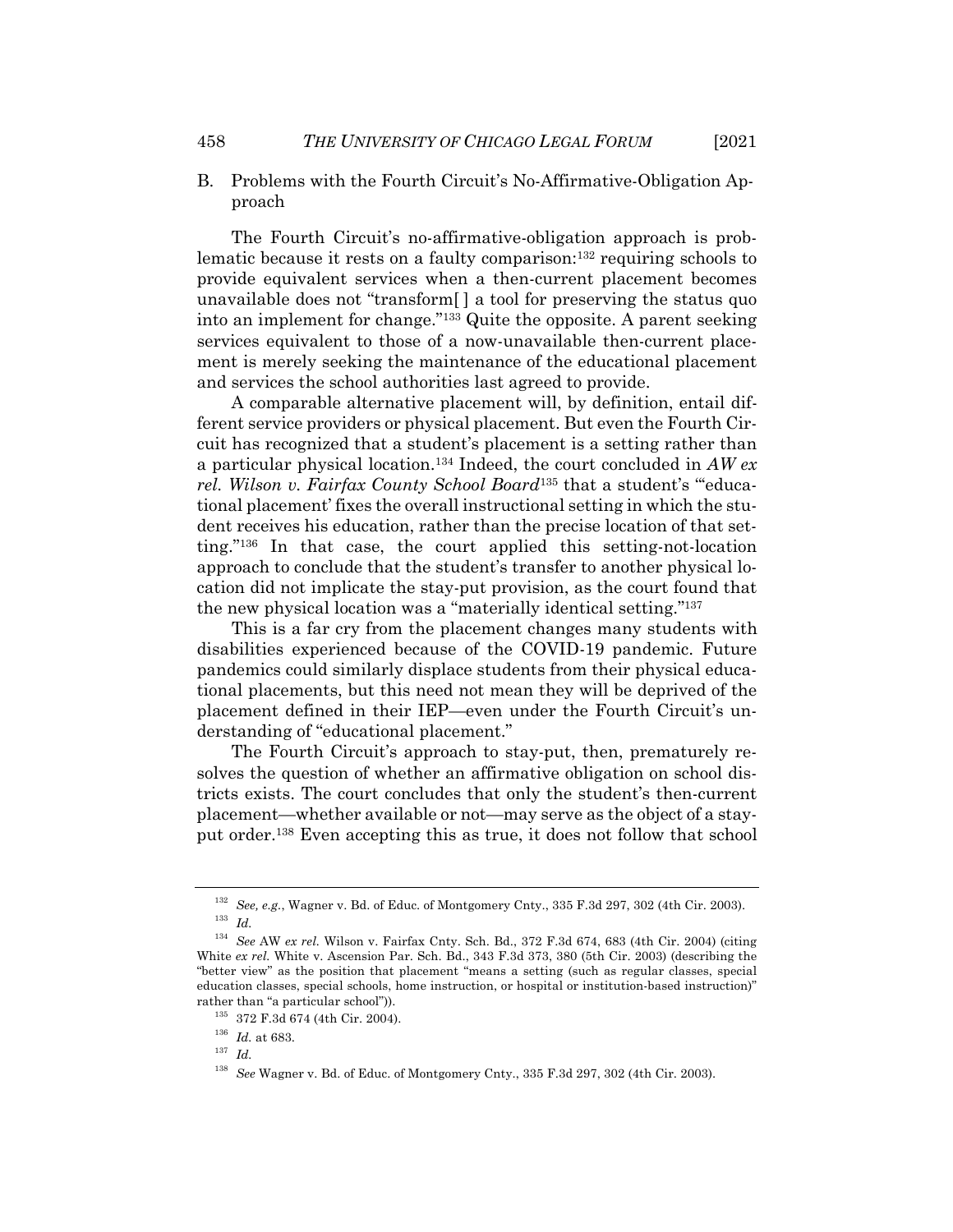authorities have no obligation under stay-put to provide a similar placement if the last-agreed upon placement becomes unavailable during the pendency of dispute proceedings.

Put simply, if a student's then-current placement is available, and stay-put applies, that placement would be the object of the stay-put order. If a student's then-current placement is no longer available, that then-current placement would still serve as the object of stay-put. The only difference is that, in the latter situation, the educational authority would be required to ensure the student has a comparable or equivalent educational placement at which she can "stay put" during the pendency of administrative and judicial proceedings.

Ordering a similar interim placement in this context does not, as the Fourth Circuit contends, "effect a change in placement"139 in the sense that the stay-put provision aims to prevent. For one, parents in this situation are not attempting to secure a new placement over an already existing one. Nor are they trying to obtain more services than stipulated in the last agreed-upon IEP. Rather, they are seeking restoration, in the form of a comparable placement, of the resources and services stipulated in the last agreed-upon IEP. This is not the unilateral change in placement stay-put seeks to avoid.

Indeed, a school's failure to provide a similar pendency placement is far more akin to such undesirable, unilateral change. The Supreme Court has emphasized that the stay-put provision is intended to "strip schools of the *unilateral* authority they . . . traditionally employed to exclude disabled students . . . from school."140 The Fourth Circuit's approach directly conflicts with this purpose by concluding that, once a then-current placement becomes unavailable, educational agencies are not affirmatively obligated to provide an equivalent placement.

This is not to suggest school authorities unabashedly act in bad faith toward special education students but rather to draw attention to the fact that the "no affirmative obligation" approach can effectively amount to exclusion from school—especially in the pandemic context of widespread school closures. This is precisely the outcome the IDEA seeks to prevent.<sup>141</sup> A then-current placement's unavailability, thus, must trigger a requirement that educational authorities provide comparable services to the student invoking stay-put so as to not exclude

<sup>139</sup> *See id.*

<sup>140</sup> Honig v. Doe, 484 U.S. 305, 323 (1988); *see also* Spilsbury v. District of Columbia, 307 F. Supp. 2d 22, 27 (D.D.C. 2004) ("To comply with the IDEA, [the educational agency] must ensure that the students retain both their current placements *and* their current level of services while the proposed change is litigated.").

<sup>141</sup> *See* 20 U.S.C. § 1400(d)(1).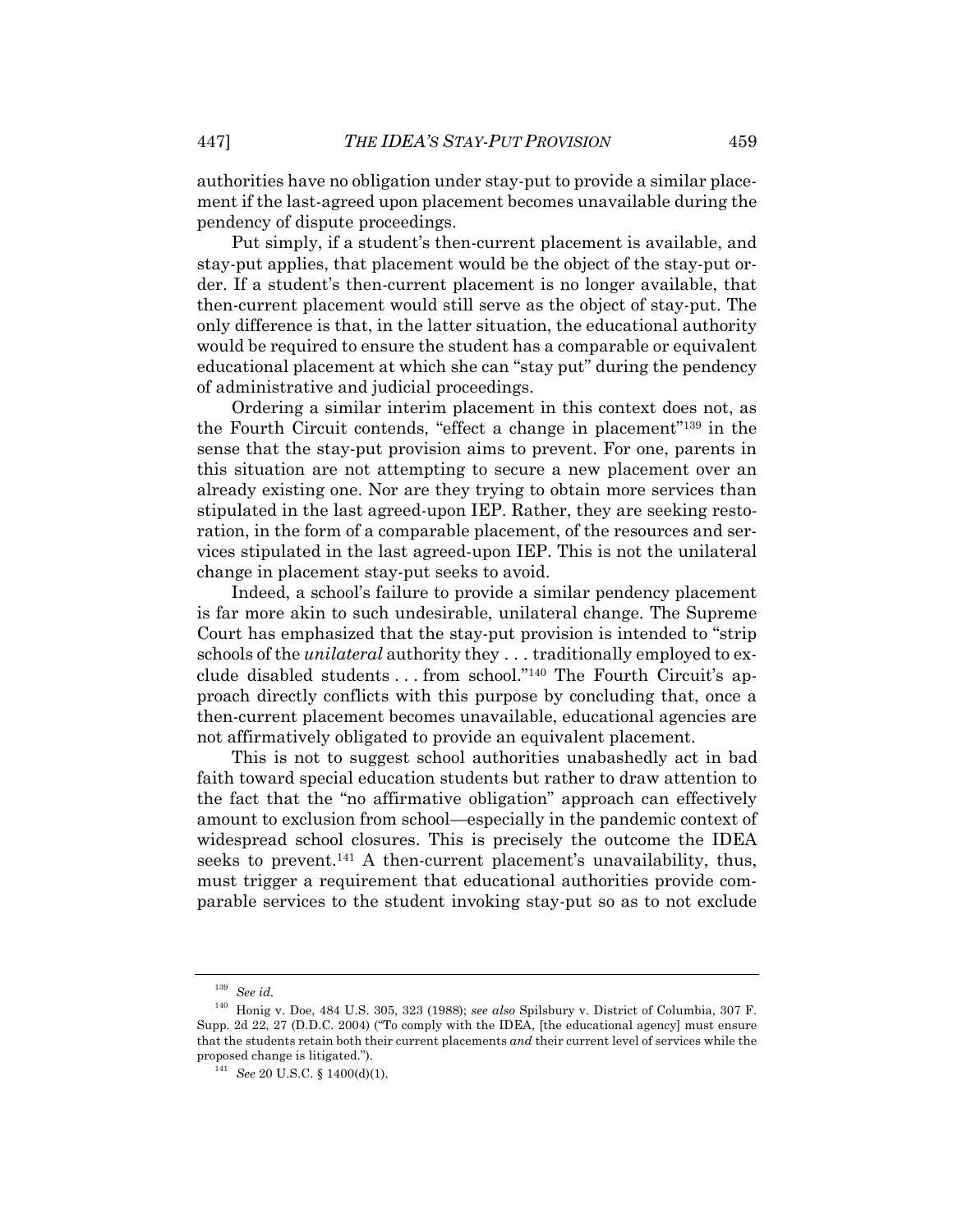her from the special education she is entitled to. This is especially imperative because parents of special needs students may lack the resources or expertise to secure an appropriate alternative placement for their child.

To the extent the Fourth Circuit relies on the language of  $\S 1415(k)$ to support its no-affirmative-obligation approach,<sup>142</sup>  $\S$  1415(j)'s silence on the issue of ordering alternative educational placement should not be dispositive. The court in *Wagner* noted that § 1415(k)—which concerns students engaging in code-of-conduct violations or other disruptive behavior—expressly grants hearing officers the authority to place a student in an alternative educational placement.143 The lack of a similar authorization in § 1415(j), the Fourth Circuit reasoned, meant that courts should not order alternative educational placements via a stayput order.144

The court disregards, however, another aspect of the IDEA on which the statute is silent: the definition of the term "then-current placement." Nonetheless, the court construes that term exceedingly narrowly. It concludes that only a then-current placement can serve as the object of a stay-put order.<sup>145</sup> When that placement becomes unavailable, the educational authority is under no obligation to provide an alternative because, it contends, such an alternative would constitute a change in placement.146 The court follows this by emphasizing the stayput provision's "strong presumption . . . in favor of the status quo."147

In the context of a now-unavailable placement, however, a reading more in line with that presumption would require schools to supply an alternative placement. This is because ordering the provision of alternative services or placements undoubtedly leaves the child closer to the "status quo" than allowing the student to go without such provisions would. If "Location A" and "Service X" from an IEP are rendered unavailable because of the circumstances of the pandemic, it is clear that offering the student a comparable "Location B" and "Service Y" whether identified by the school alone, or with the help of parents leaves the student closer to the status quo than would depriving her of locations or services altogether.

<sup>142</sup> *See Wagner*, 335 F.3d at 301.

<sup>143</sup> *See id.* at 302; 20 U.S.C. § 1415(k).

<sup>144</sup> *Wagner*, 335 F.3d at 302.

<sup>145</sup> *Id.* at 301.

 $^{146}\,$   $Id.\,$  at 302.

<sup>147</sup> *Id.* at 303; *see also* Tilton by Richards v. Jefferson Cnty. Bd. of Educ., 705 F.2d 800, 804 (6th Cir. 1983) (noting that the stay-put provision codifies Congress's determination that the interests of students with disabilities are "best [ ] served by imposing the status quo upon placement pending the resolution of any parental complaints prompted by a proposed change in placement").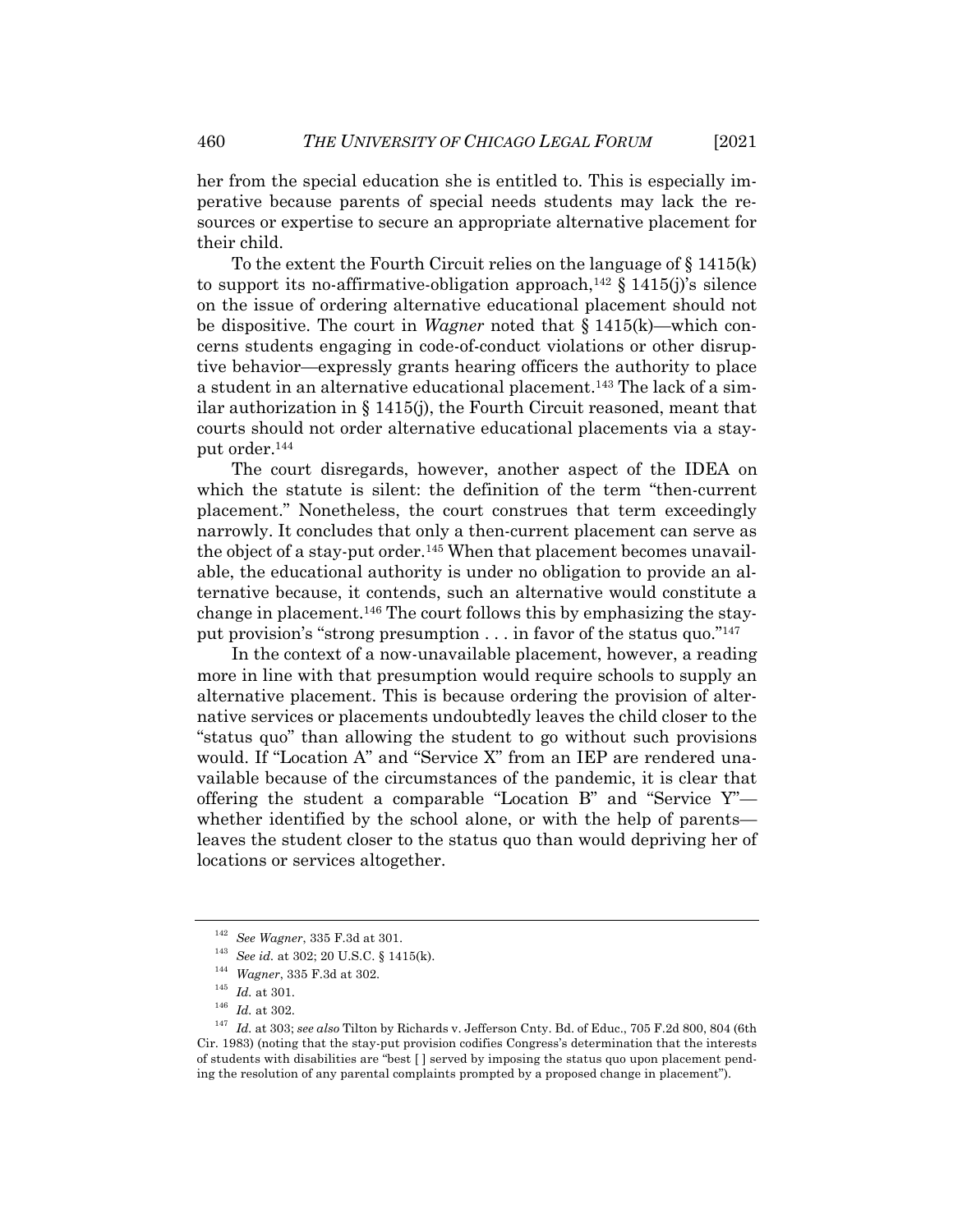Indeed, deference to school authorities in the IDEA context would justify courts' enforcement of an affirmative obligation to provide equivalent or comparable services.148 When educational agencies agree to a student's IEP, they do not merely agree to particular locations or service providers. They also set measurable goals, "including academic and functional goals" for the year.149 Progress toward these goals is precisely what the IDEA is intended to provide.<sup>150</sup> A no-affirmative-obligation approach unnecessarily halts that progress in cases where a student's placement becomes unavailable. Furthermore, it allows educational agencies to escape their obligation to provide the student with the educational placement they last approved and agreed to offer. It should follow from deference to the educational authority's judgments that the student is entitled to those services stipulated in her last IEP—even if they must be secured through another provider or location. In other words, deferring to school authorities' expertise should lead courts to order the provision of the placement *those expert authorities* last deemed appropriate for the child.

Finally, the alternative remedies the Fourth Circuit offers are inadequate in the context of a now-unavailable educational placement. The court first states that parties seeking alternatives to an unavailable then-current placement may "simply" agree on a new placement with the educational agency.<sup>151</sup> This underestimates the potential difficulty of reaching such agreements. By the time a court becomes involved in the IEP dispute, attempts at reconciliation, as well as other administrative proceedings, have already taken place.152 The child's unique needs, paired with the educational agency's often-limited resources, are alone enough to stifle attempts at agreement. The realities of pandemic-induced shutdowns do nothing to facilitate such resolutions. In short, if reaching a compromise were so simple, the court would not have the case before it in the first place.

The Fourth Circuit's other proposed remedial measure—a preliminary injunction under  $\S 1415(i)(2)(C)$ , which the court calls a "safetyvalve"153—also fails to provide an adequate solution. Rather than re-

<sup>148</sup> *See, e.g.*, Endrew F. v. Douglas Cnty. Sch. Dist. RE-1, 137 S. Ct. 988, 1001 (2017) (noting that the absence of a bright-line rule defining what constitutes appropriate progress "should not be mistaken for 'an invitation to the courts to substitute their own notions of sound educational policy for those of the school authorities which they review'" (quoting Bd. of Educ. of Hendrick Hudson Cent. Sch. Dist. v. Rowley, 458 U.S. 176, 206 (1982))).

<sup>149</sup> *See* 20 U.S.C. § 1414(d)(1)(A)(i)(II).

 $^{150}$  *See id.* at § 1414(d)(1)(A)(i)(IV).

<sup>151</sup> *Wagner*, 335 F.3d at 302.

<sup>152</sup> *See generally* 20 U.S.C. § 1415.

<sup>153</sup> *See Wagner*, 335 F.3d at 302.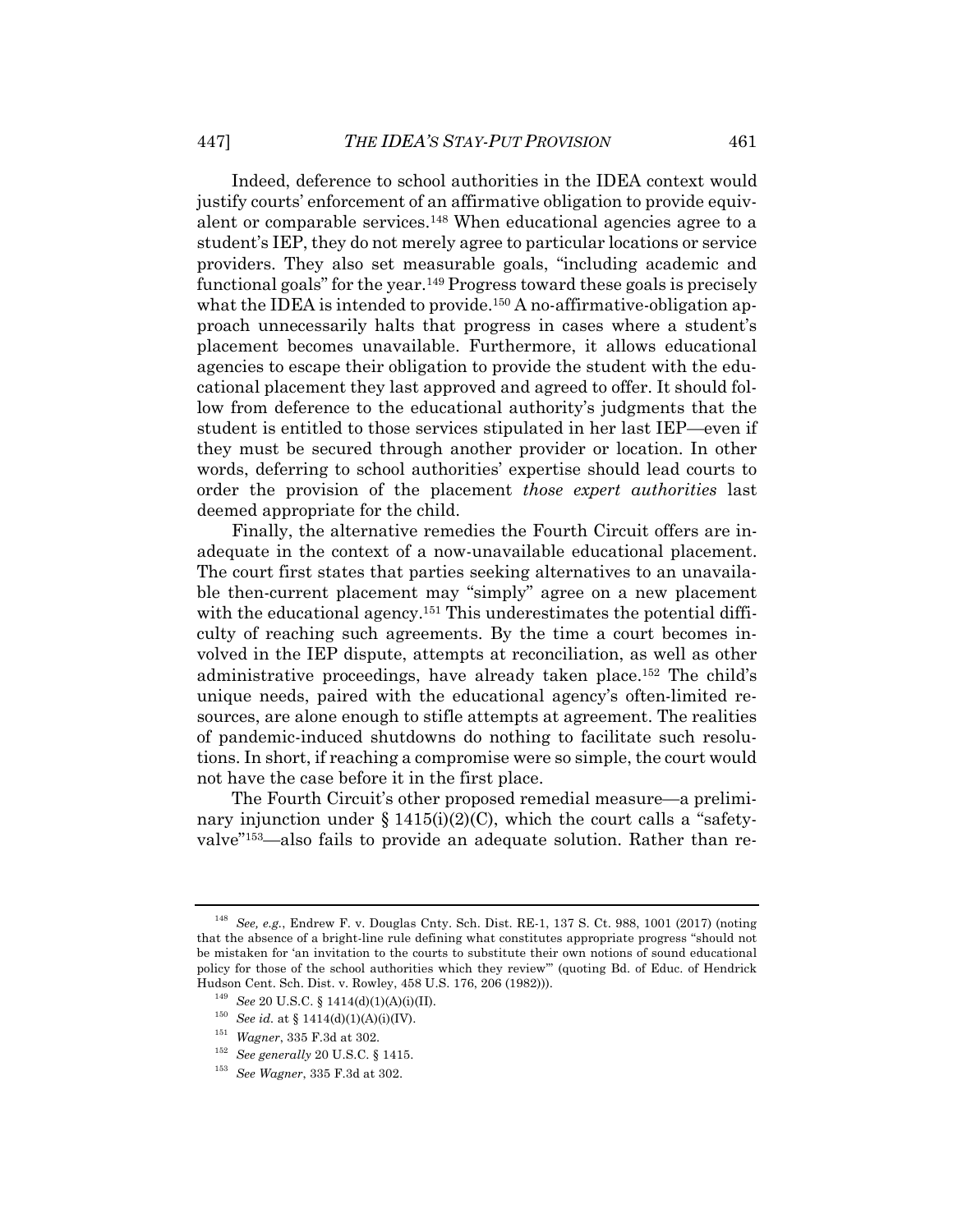quiring the court to simply consider whether the automatic stay-put injunction is applicable, the preliminary injunction requires a showing of the typical factors, including irreparable harm and likelihood of success on the merits, none of which are required to justify a stay-put order.154 This unnecessarily complicates and prolongs a parent's efforts to simply maintain their child's educational status quo—only to reach the result a stay-put order could have provided more efficiently. All this for an order which would be temporary, lasting only during the pendency of the dispute proceedings. Furthermore, it requires that courts engage in the more delicate balancing inherent in granting preliminary injunctive relief. This makes little sense in the special education context, where courts are encouraged to exercise deference to academic experts. It is also difficult to justify, given that parents are simply seeking to reinstate the IEP services last agreed-upon by both themselves *and* the educational agency.

C. The Affirmative-Obligation Interpretation of the Stay-Put is Optimal for Both Sides

For various reasons, the affirmative-obligation approach to stayput can provide a workable solution for both parents and educational agencies during pandemic-related IEP disputes. To begin, the affirmative-obligation interpretation provides the student with disabilities much-needed stability during the pendency of pandemic-caused IEP dispute proceedings. The approach accords with stay-put's remedial purpose as a procedural safeguard intended to maintain the student's educational status quo.

Of course, *comparable* services provided in place of *now-unavailable* ones do not amount to perfect stability. But in the context of a pandemic that has caused widespread school closures and has rendered certain services unavailable, stability must mean something different. Where the alternative is leaving the student without a comparable placement—as a no-affirmative-obligation approach would—requiring the educational agency to secure comparable placement is the best form of stability available. It is as close to maintaining the status quo as is feasible when an original placement becomes inaccessible. Courts have long recognized how ponderous the review process can be under the IDEA;155 and leaving students, in the interim, without the placement they are entitled to contravenes the Act's purpose of allowing students with disabilities to make academic progress. The affirmative-obligation

<sup>154</sup> *See, e.g.*, Zvi D. by Shirley D. v. Ambach, 694 F.2d 904, 906 (2d Cir. 1982).

<sup>155</sup> *See, e.g.*, *id.*; Sch. Comm. of Burlington, Mass. v. Dep't of Educ*.* of Mass., 471 U.S. 359, 370 (1985)).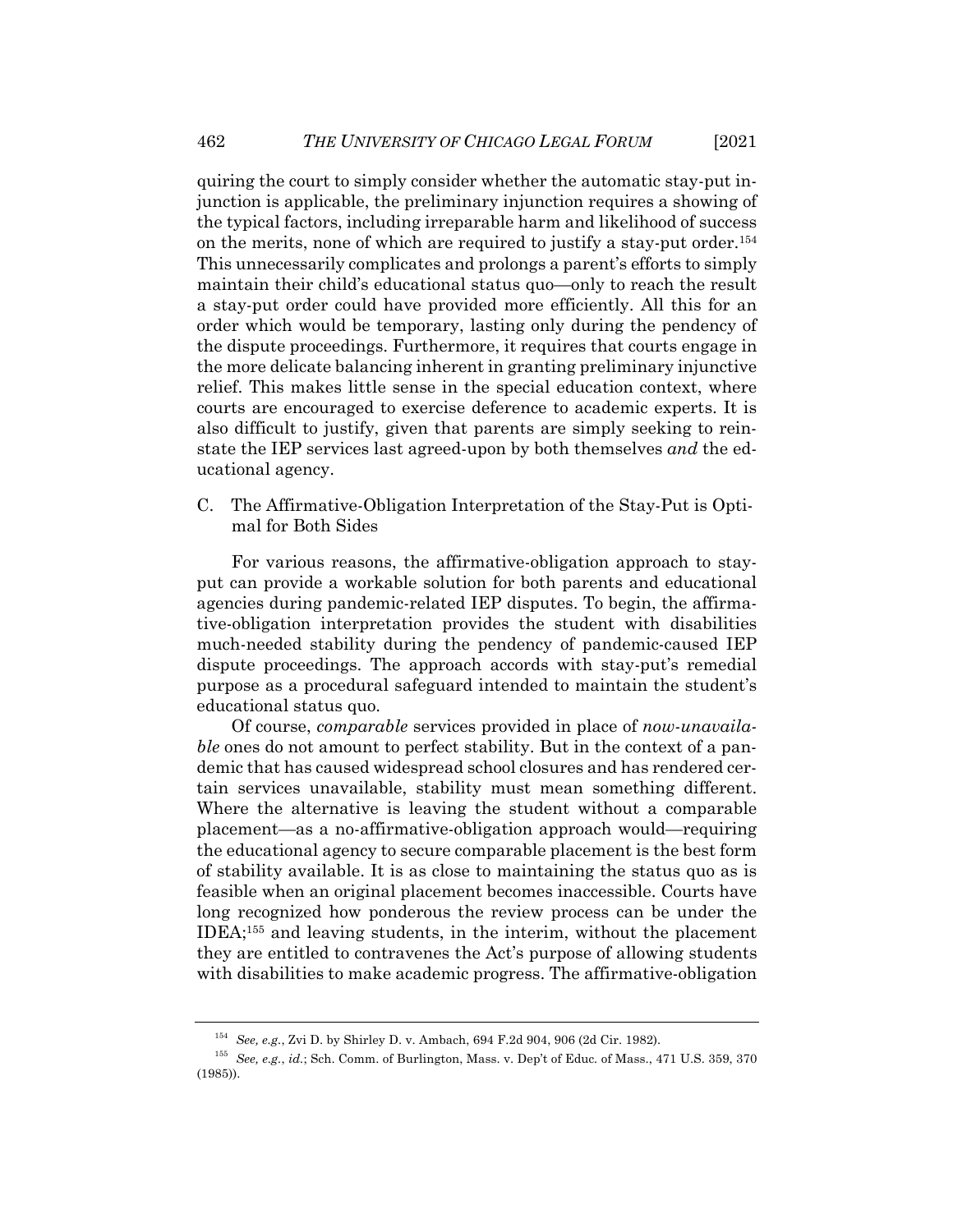approach thus also prevents the exclusion of students with disabilities from school, a primary historical impetus behind the enactment of the IDEA and its stay-put provision.

The affirmative-obligation approach may also serve to encourage compromises between parents and educational agencies with regard to a student's placement during administrative or judicial proceedings. The stay-put provision contains an exception whereby, if the parents and educational agency agree to an alternative placement, the latter is not required to have the student remain in her then-current educational placement.156 Thus, if an educational agency believes it will be unable to maintain the student's then-current placement—or considers it unfeasible or unsafe due to the pandemic—it will be incentivized to reach an alternative agreement with the parents in order to avoid a stay-put violation and IDEA liability. This, in turn, may benefit parents who prefer to resolve disputes regarding their child's educational placement outside of the courtroom. It could also prove beneficial to those parents unable to afford costly litigation efforts in which parents are already less likely than schools to prevail.

#### D. Potential Critiques of the Affirmative-Obligation Approach

Some might argue that, in the context of an unavailable then-current placement, the automatic stay-put injunction places too low a burden on parents and too high a burden on school authorities. This is not the case. Parents may not justify a stay-put motion by merely alleging a minor change in services or setting.157 Indeed, they are required to demonstrate a *fundamental change* in the educational placement, program, or services in order to trigger the stay-put provision.158 Meanwhile, under the affirmative-obligation approach to the stay-put provision, educational agencies are not being ordered to provide *more* services by way of the order. They are merely ordered to provide those services stipulated in the last agreed-upon IEP, even if this means securing alternative service providers.

The Department of Education's guidelines and reports have consistently emphasized an intent not to compromise the core values of the IDEA during the pandemic.159 The IDEA has—since its inception—been considered an ambitious piece of legislation.160 An educational agency

<sup>156</sup> *See* 20 U.S.C. § 1415(j) ("[D]uring the pendency of any proceedings conducted pursuant to this section, unless the State or local educational agency and the parents otherwise agree, the child shall remain in the then-current educational placement of the child.").

<sup>157</sup> *See, e.g.*, DeLeon v. Susquehanna Cmty. Sch. Dist., 747 F.2d 149, 153 (3d Cir. 1984).

<sup>158</sup> *See id.*

<sup>159</sup> *See* DEVOS, *supra* note 73.

<sup>160</sup> *See* Endrew F. v. Douglas Cnty. Sch. Dist. RE-1, 137 S. Ct. 988, 999 (2017).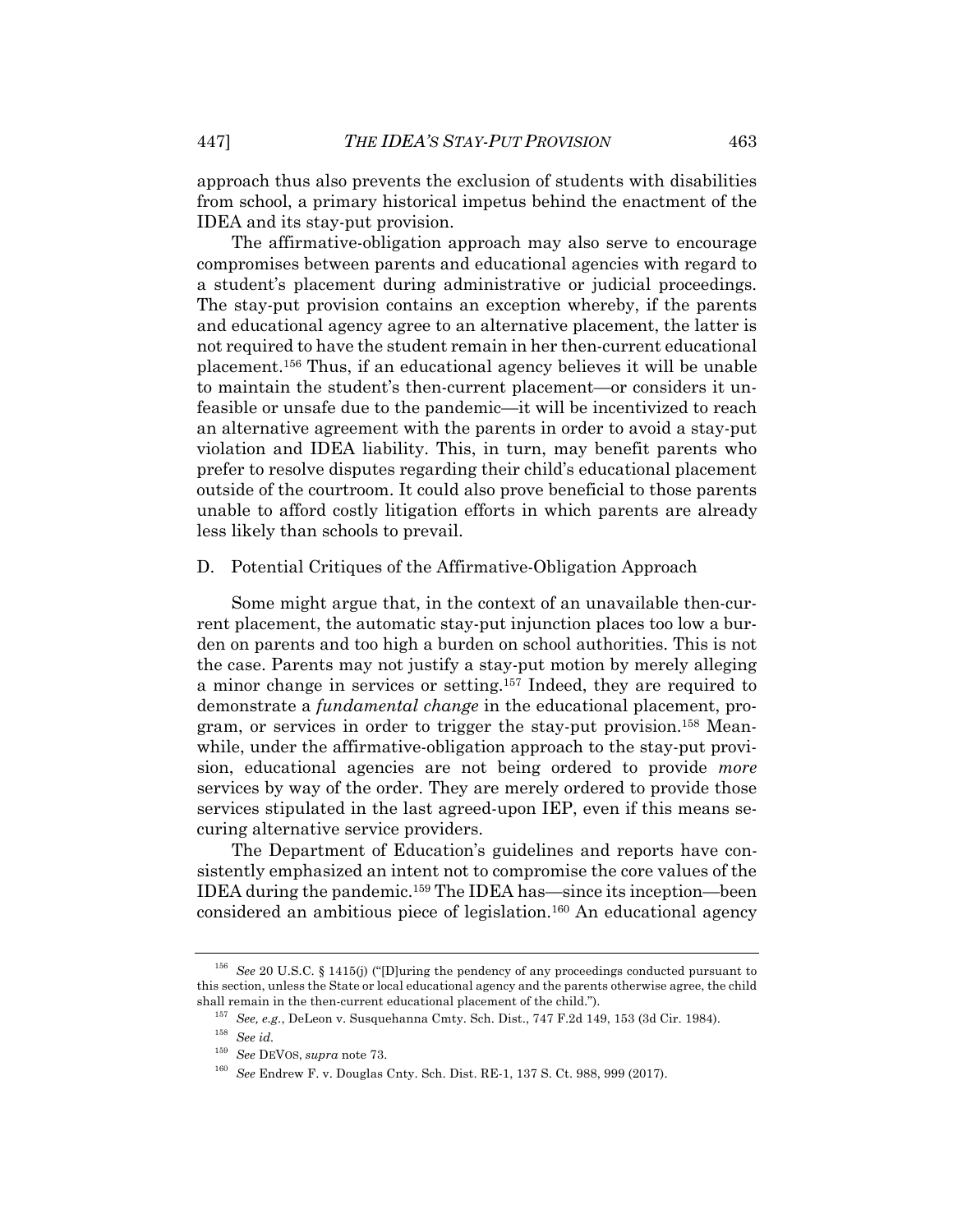should not be permitted to reduce the quality or degree of the services it provides to students legally entitled to them, especially during the particularly daunting circumstances surrounding a global pandemic.

Another potential critique is that the very scale of a pandemic causes problems that affected *all* students, disabled and non-disabled alike. As such, the argument would proceed, school authorities cannot be faulted for the fact that students with disabilities receive fewer services. After all, the same could be said to apply to students without disabilities. But this argument fails to address the ways in which pandemic-induced transitions to remote learning impact students with disabilities more severely.161 Students entitled to an IEP under the IDEA often require additional services related to their educational advancement, including classroom aides and various forms of therapy. As such, the IEP's elements, and their translation into practice, are integral to the child's ability to learn.

At least one court has found that across-the-board decreases in educational services did not violate the IDEA's purpose of protecting students with disabilities from being singled out and excluded. <sup>162</sup> But depriving or eliminating particular elements of an IEP—especially where alternative placements or services can be found elsewhere—profoundly impacts students with disabilities who are *legally entitled* to the services described in their IEP.163

Finally, some might argue that the IDEA demands more from parents and families—rather than educational authorities—during a pandemic. Such critics would likely note the Act's emphasis on collaboration between educational agencies and parents, as well as its findings regarding parents' roles and their responsibility for ensuring their children "have meaningful opportunities to participate in the education of their children at school *and at home*."164

Undoubtedly, the pandemic has demanded more from families and parents with regard to their children's education. An argument demanding greater efforts from families, however, ignores the unique,

<sup>161</sup> *See, e.g.*, *DeLeon*, 747 F.2d at 153 ("The educational program of a handicapped child, particularly a severely and profoundly handicapped child . . . is very different from that of a non-handicapped child. The program may consist largely of 'related services,' such as physical, occupational, or speech therapy."); *see also Policy Brief: The Impact of COVID-19 on Children*, UNITED NATIONS (Apr. 15, 2020), https://unsdg.un.org/sites/default/files/2020-04/160420\_Covid\_Children\_Policy\_Brief.pdf [https://perma.cc/NS2S-9D9A] ("Children with disabilities are among those most dependent on face-to-face services—including health, education and protection—which have been suspended as part of social distancing and lockdown measures. They are least likely to benefit from distance learning solutions.").

<sup>162</sup> *See* N.D. v. Haw. Dep't of Educ., 600 F.3d 1104, 1116 (9th Cir. 2010) ("An across the board reduction of school days such as the one here does not conflict with Congress's intent of protecting disabled children from being singled out.").

<sup>163</sup> *See DeLeon*, 747 F.2d at 153 (3d Cir. 1984).

 $164$  20 U.S.C. § 1400(c)(5)(B) (emphasis added).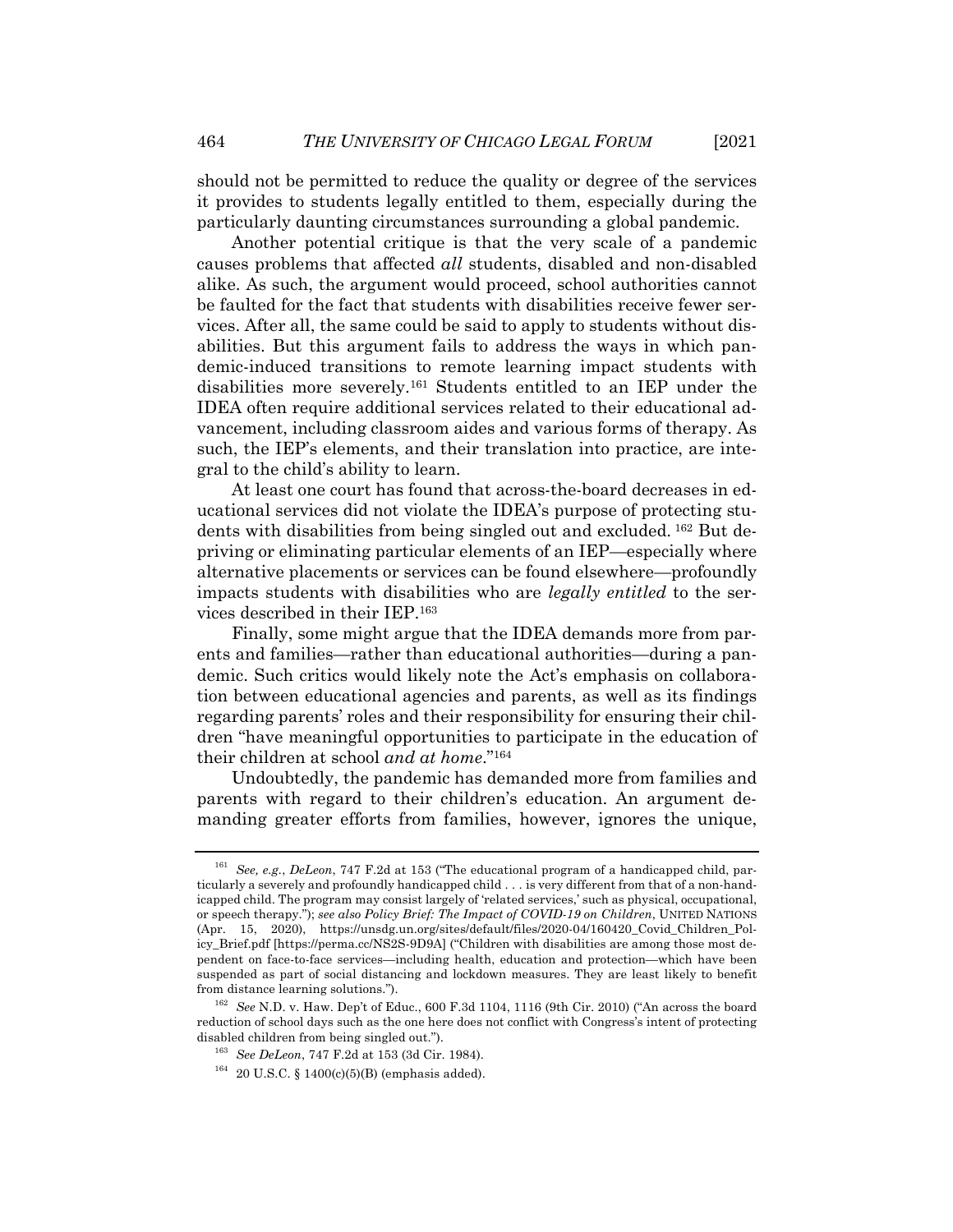specialized training and expertise educational professionals possess which most parents lack, and which courts often defer to in resolving IDEA disputes. This argument also ignores the disproportionately high numbers of low-income, minority, or limited-English-proficient families that are served by public special education. Language barriers pose rather obvious challenges for helping one's children in an English-language-based curriculum, and low-income families may lack the capacity to support their child's academic success for other reasons. For example, many low-income parents must work outside the home, even during a pandemic, and are thus unable to facilitate at-home instruction. Others are unlikely to have the financial means to provide their children with the technology and internet access that facilitate remote instruction.

#### V. CONCLUSION

The COVID-19 pandemic has caused significant disruptions in schooling across the nation. Widespread school closures have sparked concerns about academic stagnation and regression. Particularly susceptible to these are students with disabilities, who rely heavily on the educational placement and services provided to them pursuant to the IDEA. Forced transitions to remote instruction left many special education students without the environments and tailored resources described in their IEPs. While there has yet to be a significant surge in COVID-related IDEA litigation—likely explained by the often-ponderous nature of administrative and judicial proceedings—the IDEA's stay-put provision may prove highly relevant in the pandemic context.

The stay-put provision protects disabled students' right to remain in their then-current educational placement for the duration of IEP dispute proceedings. Because of the ever-evolving circumstances the pandemic entails, one circumstance likely to recur is that in which the "then-current educational placement" becomes unavailable. Courts have split in their application of the stay-put provision to these situations. Some hold that the educational agency in these cases is required to provide a similar alternative placement in lieu of the now-unavailable placement. Others hold that the stay-put provision entails no such affirmative obligation.

Because the no affirmative-obligation-approach in several ways contravenes the IDEA's purpose and text, including its stay-put provision, it is unsatisfactory. The availability of preliminary injunctive relief does not justify reliance on this approach, as such relief fails to address the urgency inherent in situations involving the stay-put provision. Meanwhile, the affirmative-obligation interpretation may benefit both parents and educational agencies involved in pandemic-